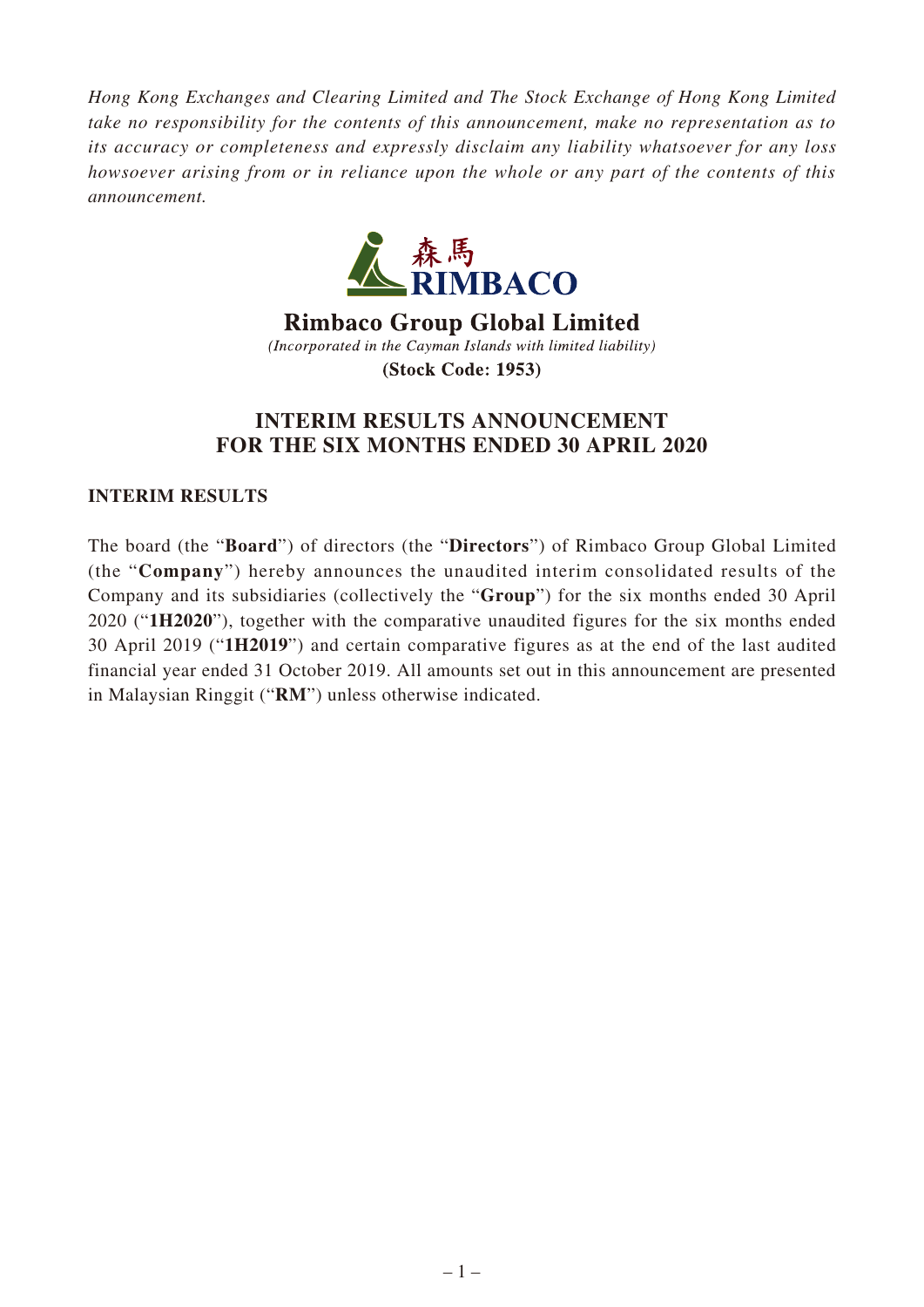# **CONDENSED CONSOLIDATED STATEMENT OF PROFIT OR LOSS AND OTHER COMPREHENSIVE INCOME**

*For the six months ended 30 April 2020*

|                                                                                   |                | 6 months ended 30 April |             |
|-----------------------------------------------------------------------------------|----------------|-------------------------|-------------|
|                                                                                   |                | 2020                    | 2019        |
|                                                                                   | <b>NOTES</b>   | <b>RM'000</b>           | RM'000      |
|                                                                                   |                | (unaudited)             | (unaudited) |
| Revenue                                                                           | $\overline{4}$ | 93,955                  | 114,804     |
| Cost of services                                                                  |                | (72, 782)               | (100, 012)  |
| Gross profit                                                                      |                | 21,173                  | 14,792      |
| Other income, gain and loss                                                       | 5              | 706                     | 422         |
| Share of results of an associate                                                  |                | 49                      | 49          |
| Administrative and other expenses                                                 |                | (7,360)                 | (5, 322)    |
| Finance costs                                                                     | 6              | (491)                   | (397)       |
| Profit before tax                                                                 | $\tau$         | 14,077                  | 9,544       |
| Income tax expense                                                                | 8              | (4, 493)                | (3,106)     |
| Profit and total comprehensive income<br>for the period attributable to owners of |                |                         |             |
| the Company                                                                       |                | 9,584                   | 6,438       |
| Earnings per share in RM (cents)                                                  |                |                         |             |
| - Basic and diluted                                                               | 9              | 1.01                    | 0.68        |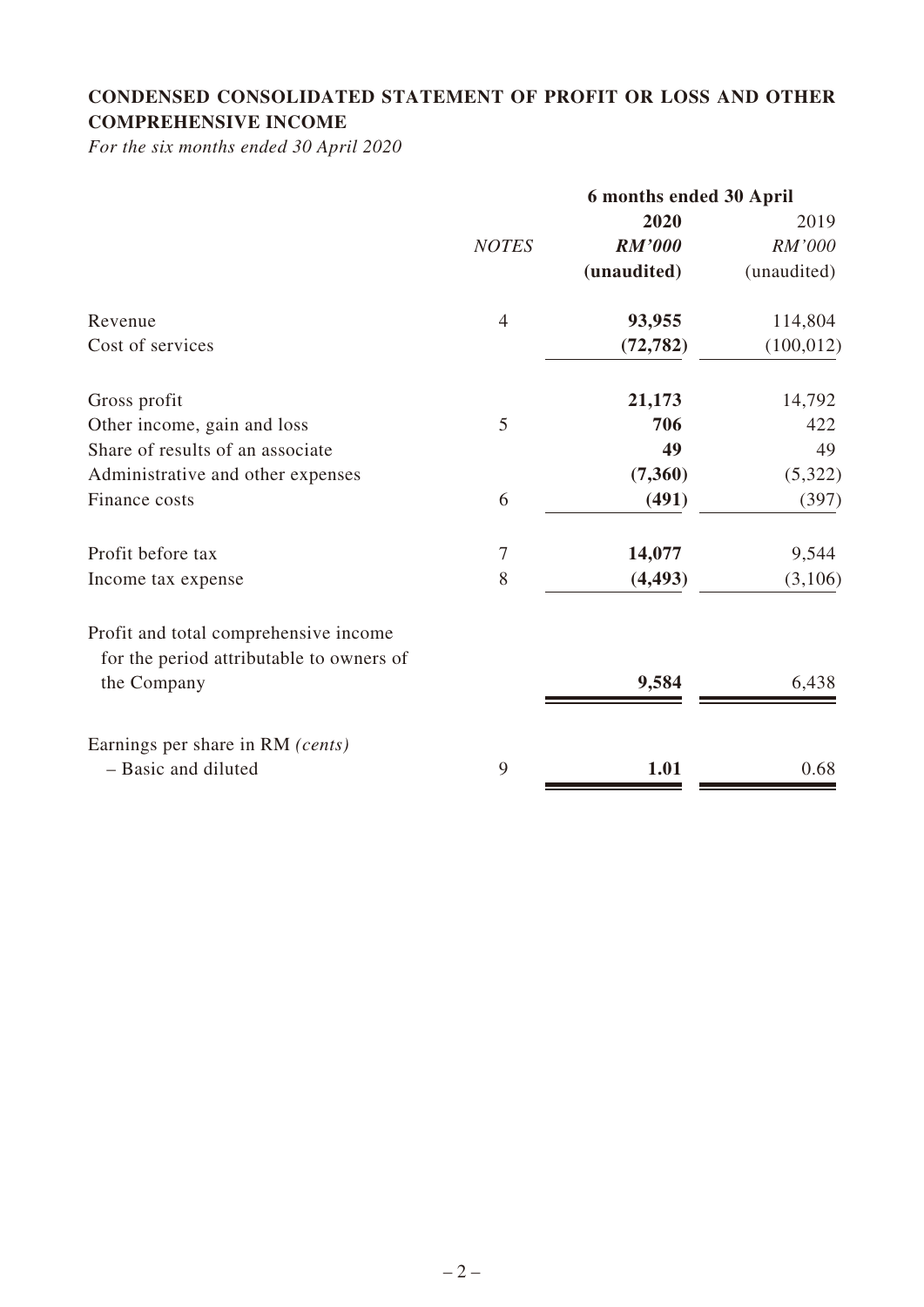# **CONDENSED CONSOLIDATED STATEMENT OF FINANCIAL POSITION**

*As at 30 April 2020*

|                                              |              | As at         |                 |
|----------------------------------------------|--------------|---------------|-----------------|
|                                              |              | 30 April 2020 | 31 October 2019 |
|                                              | <b>NOTES</b> | RM'000        | RM'000          |
|                                              |              | (unaudited)   | (audited)       |
| <b>Non-current assets</b>                    |              |               |                 |
| Property, plant and equipment                |              | 7,535         | 6,568           |
| Investment properties                        |              | 5,501         | 6,352           |
| Right-of-use assets                          |              | 7,283         | 8,292           |
| Interest in an associate                     |              | 980           | 931             |
| Other non-current asset                      |              | 118           | 118             |
| Deferred tax assets                          |              | 1,506         | 3,167           |
|                                              |              | 22,923        | 25,428          |
| <b>Current assets</b>                        |              |               |                 |
| Trade and other receivables                  | 10           | 82,859        | 82,006          |
| Contract assets                              |              | 85,667        | 101,349         |
| Amounts due from related parties             |              |               | $\overline{7}$  |
| Restricted bank deposits                     |              | 8,868         | 8,741           |
| Bank balances and cash                       |              | 33,959        | 14,300          |
|                                              |              | 211,353       | 206,403         |
| <b>Current liabilities</b>                   |              |               |                 |
| Trade, bills and other payables              | 11           | 62,668        | 125,338         |
| Tax payable                                  |              | 4,722         | 3,760           |
| Lease liabilities                            |              | 3,518         | 3,317           |
|                                              |              | 70,908        | 132,415         |
| Net current assets                           |              | 140,445       | 73,988          |
| <b>Total assets less current liabilities</b> |              | 163,368       | 99,416          |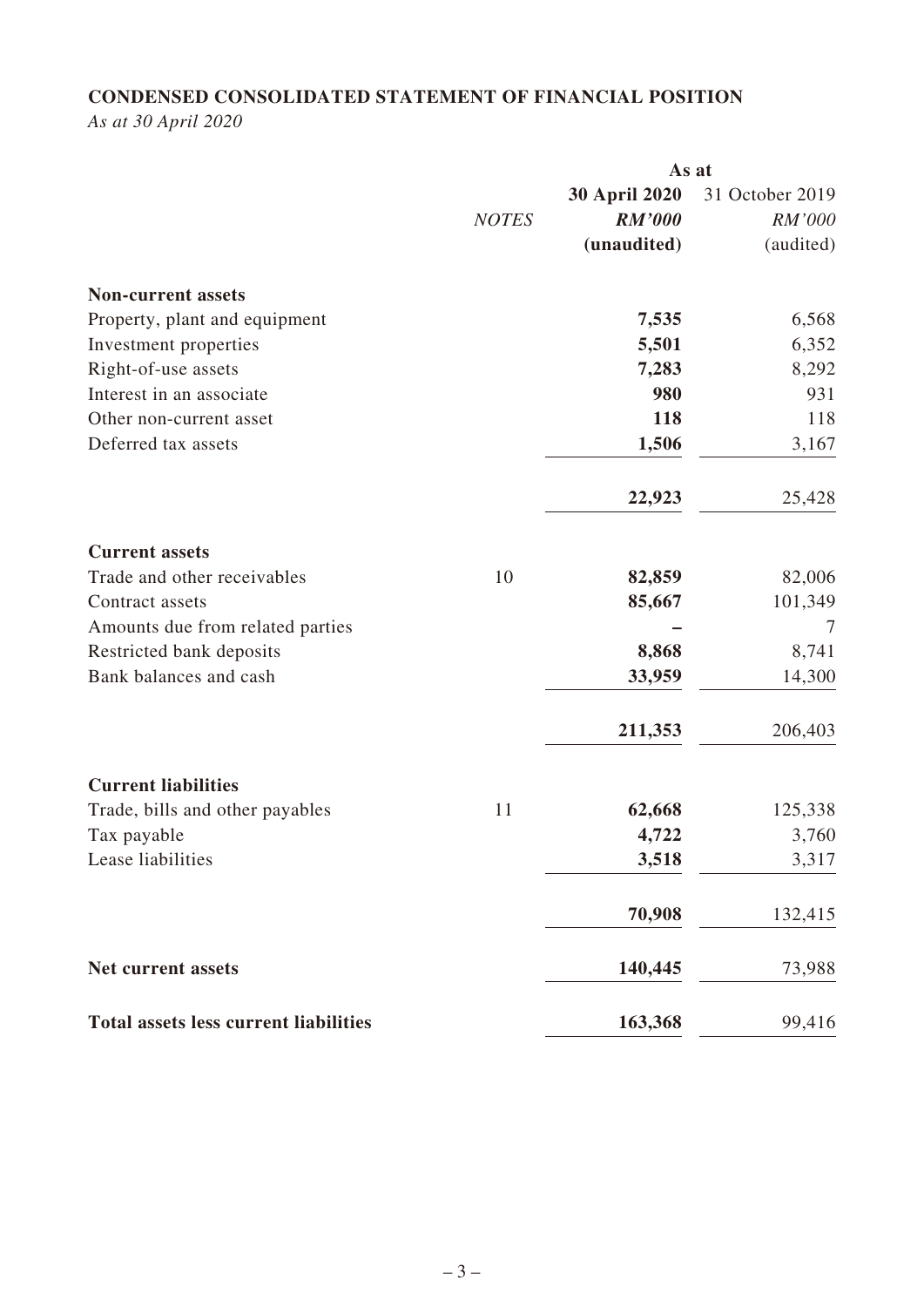|                                |             | As at                |                 |
|--------------------------------|-------------|----------------------|-----------------|
|                                |             | <b>30 April 2020</b> | 31 October 2019 |
|                                | <b>NOTE</b> | <b>RM'000</b>        | RM'000          |
|                                |             | (unaudited)          | (audited)       |
| <b>Non-current liabilities</b> |             |                      |                 |
| Lease liabilities              |             | 2,367                | 4,054           |
| Deferred tax liabilities       |             | 689                  | 689             |
|                                |             | 3,056                | 4,743           |
| <b>Net assets</b>              |             | 160,312              | 94,673          |
| <b>Capital and reserves</b>    |             |                      |                 |
| Share capital                  | 12          | 7,033                | $\ast$          |
| Reserves                       |             | 153,279              | 94,673          |
| <b>Total equity</b>            |             | 160,312              | 94,673          |

\* *Less than RM1,000.*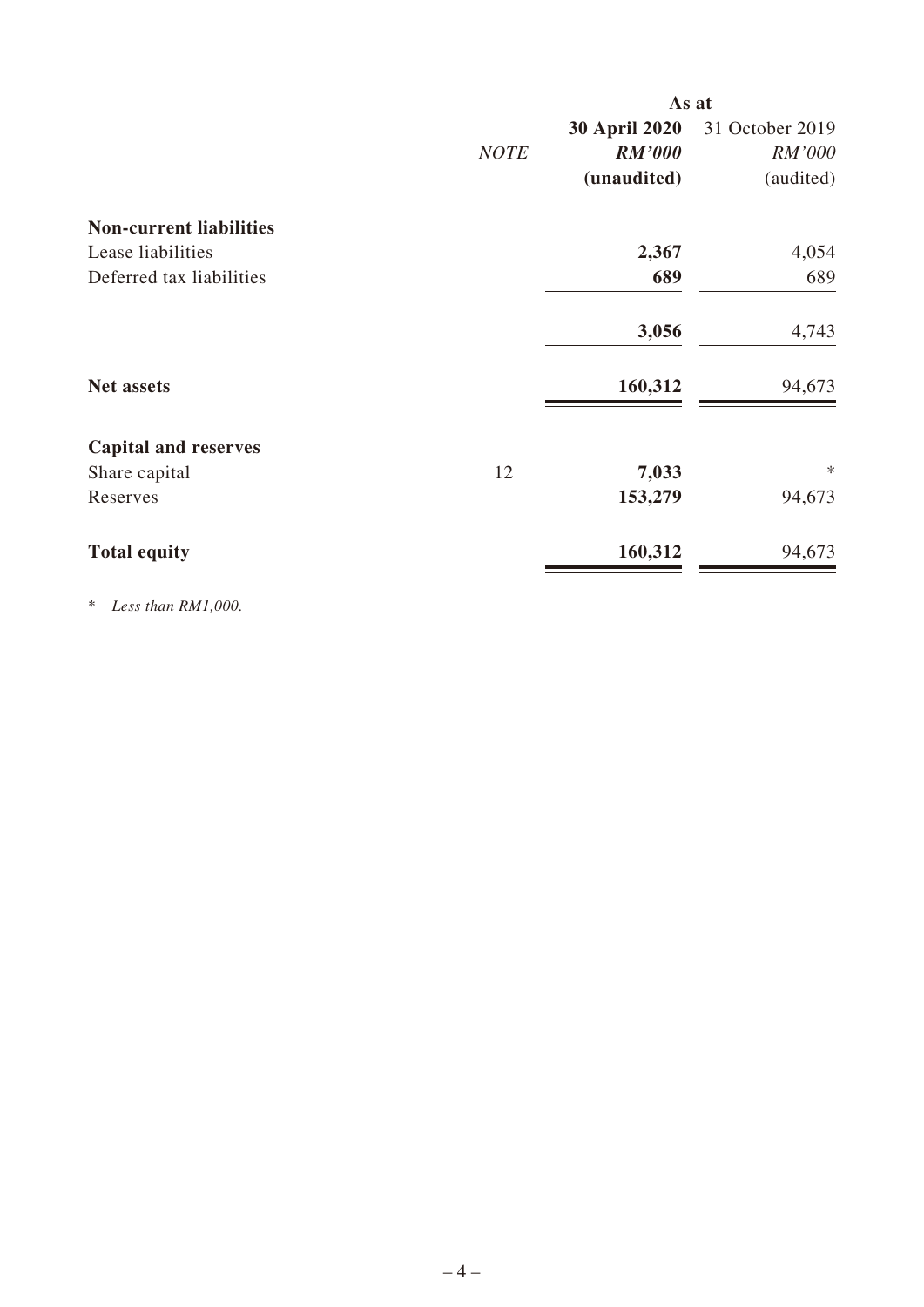#### **NOTES TO THE CONDENSED CONSOLIDATED FINANCIAL STATEMENTS**

#### **1. GENERAL INFORMATION**

The Company was incorporated in the Cayman Islands as an exempted company with limited liability on 28 February 2019 under the Companies Law, Cap. 22 (Law 3 of 1961, as consolidated and revised) of the Cayman Islands. The shares of the Company have been listed on the Main Board of the The Stock Exchange of Hong Kong Limited (the "**Stock Exchange**") on 28 April 2020 (the "**Listing Date**"). The Company's ultimate holding company and immediate holding company are both RBC Venture Limited, a company incorporated in the British Virgin Islands (the "**BVI**") which is ultimately owned by Mr. Low Seah Sun, Ms. Seah Peet Hwah, Mr. Cheang Wye Keong and Mr. Lau Ah Cheng (collectively referred as the "**Controlling Shareholders**").

The address of the Company's registered office is PO Box 1350, Clifton House, 75 Fort Street, Grand Cayman, KY1-1108 Cayman Islands and the address of the Company's principal place of business is 309- E, 1st Floor, Silver Square, Perak Road, 10150 Penang, Malaysia. The Company has established its place of business in Hong Kong at Suite 2702, 27/F., Shui On Centre, 6–8 Harbour Road, Wanchai, Hong Kong.

The Company acts as an investment holding company and the Group is principally engaged in the provision of general contractor services in Malaysia.

The condensed consolidated financial statements are presented in RM, which is also the functional currency of the Company.

#### **2. BASIS OF PREPARATION**

The condensed consolidated financial statements have been prepared in accordance with the International Accounting Standard ("**IAS**") 34 Interim Financial Reporting Issued by the International Accounting Standards Board (the "**IASB**") and the applicable disclosure requirements of Appendix 16 to the Rules Governing the Listing of Securities on the Stock Exchange ("**Listing Rules**"). The condensed consolidated financial statements should be read in conjunction with the consolidated financial statements for the three years ended 31 October 2017, 2018 and 2019 as set out in the accountants' report (the "**Accountants' Report**") included in Appendix I to the prospectus of the Company dated 14 April 2020 (the "**Prospectus**").

Pursuant to the reorganisation as detailed in the section headed "History, Development and Reorganisation" in the Prospectus (the "**Reorganisation**"), the Company became the holding company of the companies now comprising the Group on 17 June 2019. The Company and its subsidiaries have been under the control and beneficially owned by the Controlling Shareholders throughout the six months period from 1 November 2018 to 30 April 2019 or since their respective dates of incorporation or establishment up to 31 October 2019. The Group comprising the Company and its subsidiaries resulting from the Reorganisation is regarded as a continuing entity. Accordingly, the condensed consolidated financial statements of the Group have been prepared on the basis as if the Company had always been the holding company of the companies now comprising the Group throughout the six months period from 1 November 2018 to 30 April 2019 or since their respective dates of incorporation or establishment up to 31 October 2019, using the principles of merger accounting.

The condensed consolidated statement of profit or loss and other comprehensive income, condensed consolidated statement of changes in equity and condensed consolidated statement of cash flows including the results, changes in equity and cash flows of the companies now comprising the Group have been prepared as if the current group structure had been in existence throughout the six months period from 1 November 2018 to 30 April 2019.

The condensed consolidated financial statements have been prepared on the historical costs basis and all values are rounded to the nearest thousand (RM'000) except otherwise indicated.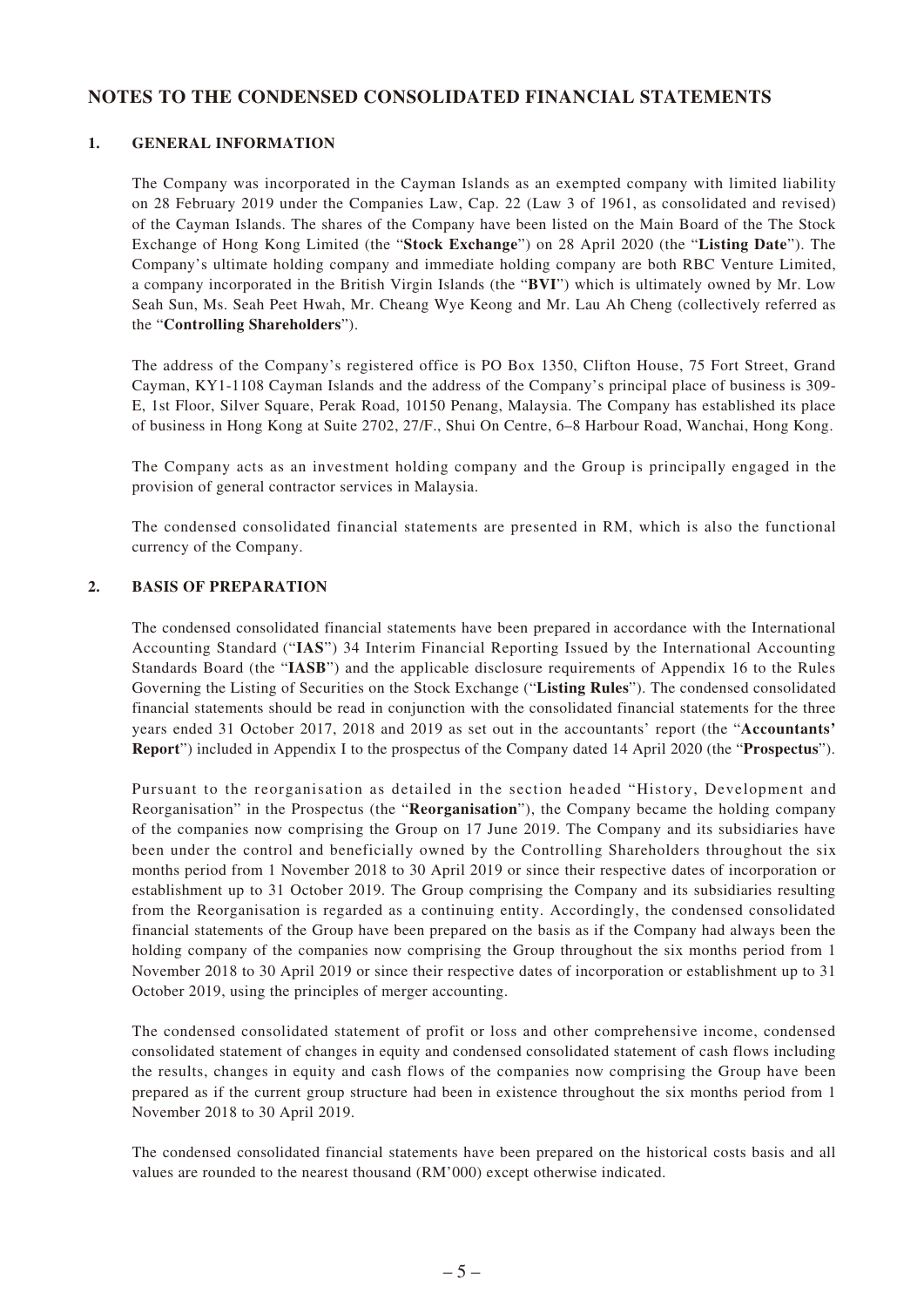#### **3. APPLICATION OF NEW AND REVISED IFRS**

For the purpose of preparing and presenting the condensed consolidated financial statements for the six months ended 30 April 2020, the Group has consistently applied all the new and amendments to IFRSs, which include IFRSs, International Accounting Standards, amendments and interpretations issued by the IASB, and the IFRS Interpretations Committee of the IASB throughout the period except that the early adopted IFRS 16 *Leases* throughout the six months ended 30 April 2019.

The Group has not yet adopted any new and amendments to IFRSs that have been issued but are not yet effective. The Group is in the process of assessing the impact of the adoption of such new and amendments to IFRSs on the Group's results and financial position.

#### **4. REVENUE AND SEGMENT INFORMATION**

Revenue represents revenue arising on provision of building construction services for the period.

The Group determines its operating segments based on the reports reviewed by the chief operating decision maker (the "**CODM**"), being the executive directors of the Group for the purposes of resources allocation and assessment of segment performance focuses on types of services delivered or provided. For management purpose, the Group operates in one business unit based on the services provided, and its sole operating segment is the provision of building construction services. The CODM monitors the revenue, results, assets and liabilities of its business unit as a whole and regularly reviews financial information prepared in accordance with the accounting policies which conform with IFRSs and consistently presented in this announcement, and without further discrete financial information. Accordingly, no analysis of segment information other than entity-wide information is presented.

An analysis of the Group's revenue during the period is as follows:

|                                                                                                                                | 6 months ended 30 April |             |
|--------------------------------------------------------------------------------------------------------------------------------|-------------------------|-------------|
|                                                                                                                                | 2020                    | 2019        |
|                                                                                                                                | <b>RM'000</b>           | RM'000      |
|                                                                                                                                | (unaudited)             | (unaudited) |
| Revenue from contracts with customers recognised over time<br>and disaggregated by types of building<br>construction projects: |                         |             |
| Factory projects                                                                                                               | 12,145                  | 38,413      |
| Institutional, commercial and/or residential projects                                                                          | 80,966                  | 74,000      |
| Others                                                                                                                         | 844                     | 2,391       |
|                                                                                                                                | 93,955                  | 114,804     |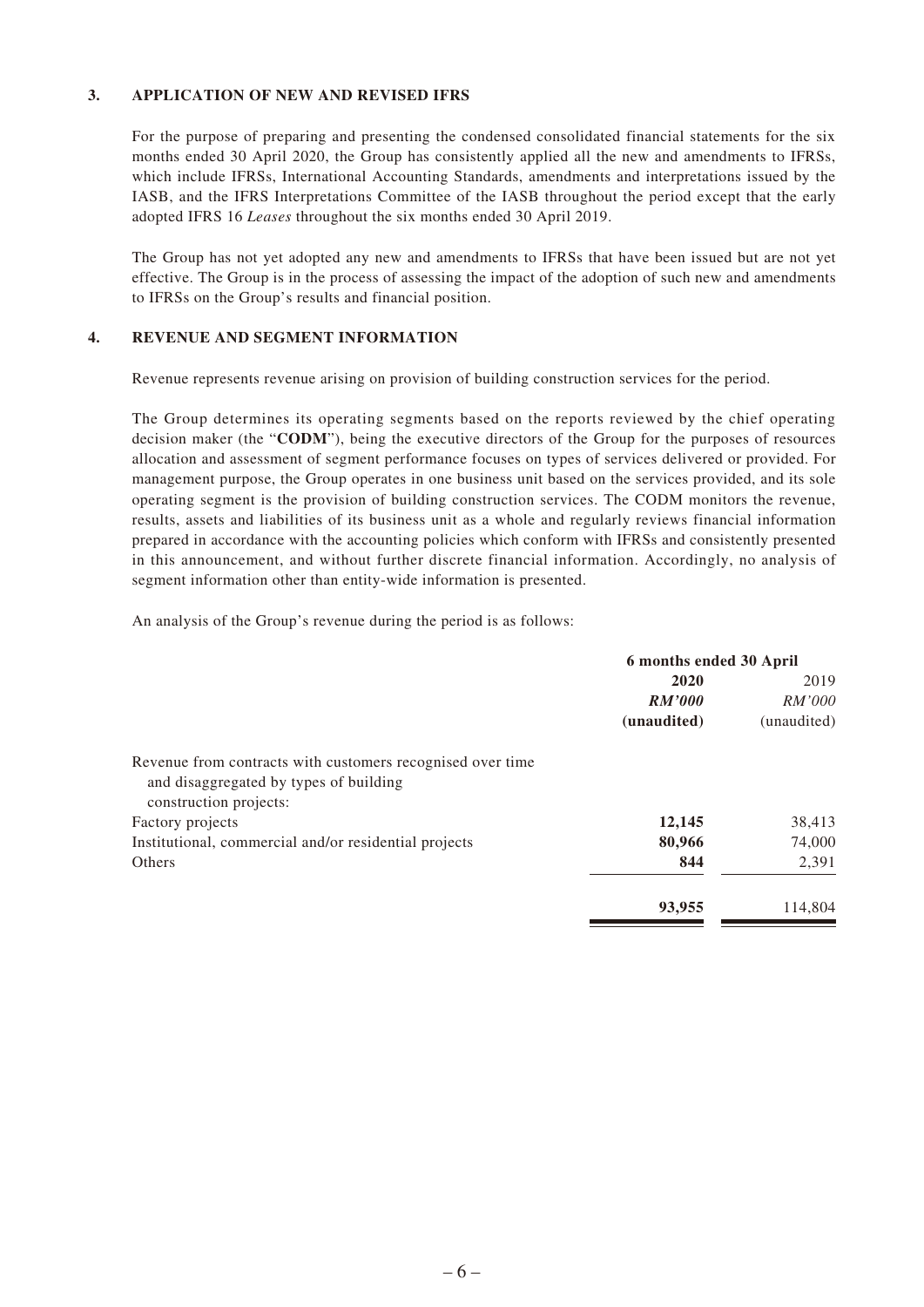# **5. OTHER INCOME, GAIN AND LOSS**

|                                                          | 6 months ended 30 April |               |
|----------------------------------------------------------|-------------------------|---------------|
|                                                          | 2020                    | 2019          |
|                                                          | RM'000                  | <i>RM'000</i> |
|                                                          | (unaudited)             | (unaudited)   |
| Bank interest income                                     | 269                     | 182           |
| Dividend received                                        | 47                      |               |
| Rental income                                            | 50                      | 29            |
| (Loss)/gain on disposal of property, plant and equipment | (2)                     | $\tau$        |
| Gain on disposal of investment properties                | 340                     | 185           |
| Others                                                   | 2                       | 19            |
|                                                          | 706                     | 422           |

#### **6. FINANCE COSTS**

|                                    | 6 months ended 30 April |               |
|------------------------------------|-------------------------|---------------|
|                                    | 2020                    | 2019          |
|                                    | <b>RM'000</b>           | <i>RM'000</i> |
|                                    | (unaudited)             | (unaudited)   |
| Interest on:                       |                         |               |
| Bank borrowings and bank overdraft | 314                     | 247           |
| Lease liabilities                  | 177                     | 150           |
|                                    | 491                     | 397           |

## **7. PROFIT BEFORE TAX**

|                                                                  | 6 months ended 30 April |               |
|------------------------------------------------------------------|-------------------------|---------------|
|                                                                  | 2020                    | 2019          |
|                                                                  | RM'000                  | <i>RM'000</i> |
|                                                                  | (unaudited)             | (unaudited)   |
| Profit before tax has been arrived at after charging:            |                         |               |
| Directors' emolument                                             | 1,130                   | 966           |
| Other staff costs:                                               |                         |               |
| Salaries, wages and other allowances                             | 5,698                   | 5,875         |
| Retirement benefit scheme contributions, excluding those         |                         |               |
| of directors                                                     | 580                     | 536           |
| Total staff costs                                                | 7,408                   | 7,377         |
| Auditor's remuneration                                           | 265                     | 40            |
| Depreciation of property, plant and equipment                    | 525                     | 464           |
| Depreciation of investment properties                            | 53                      | 19            |
| Depreciation of right-of-use assets                              | 1,250                   | 1,649         |
| Listing expenses (included in administrative and other expenses) | 4,645                   | 3,072         |
|                                                                  |                         |               |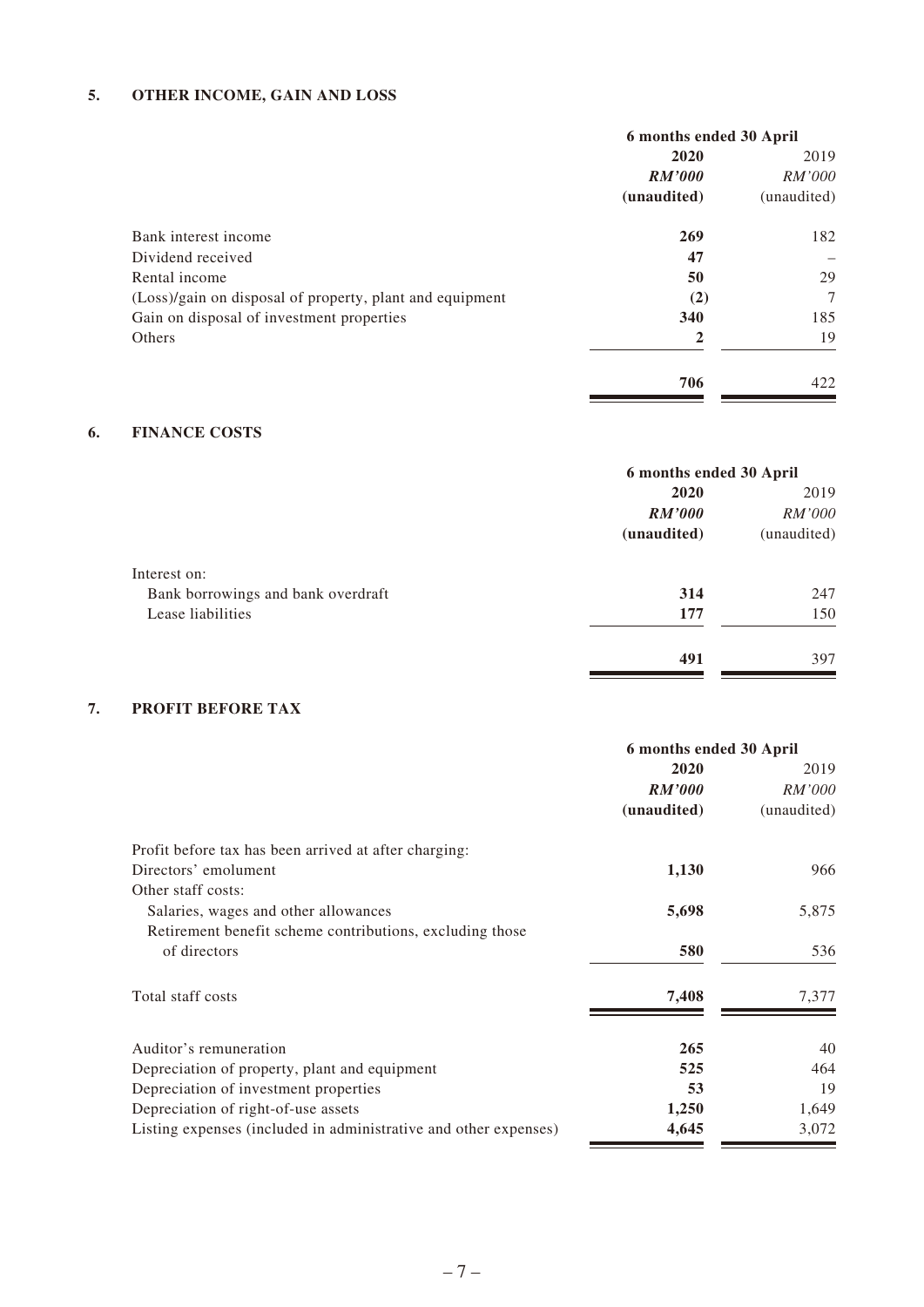#### **8. INCOME TAX EXPENSE**

|                               | 6 months ended 30 April |               |
|-------------------------------|-------------------------|---------------|
|                               | 2020                    |               |
|                               | RM'000                  | <i>RM'000</i> |
|                               | (unaudited)             | (unaudited)   |
| Income tax charge comprises:  |                         |               |
| Malaysia Corporate Income Tax |                         |               |
| - current period              | 4,493                   | 3.106         |

Malaysian Corporate Income Tax is calculated at the statutory tax rate on the estimated assessable profit for the periods.

#### **9. EARNINGS PER SHARE**

The calculation of the basic and diluted earnings per share attributable to the owners of the Company is based on the following data:

|                                                               | 6 months ended 30 April |             |
|---------------------------------------------------------------|-------------------------|-------------|
|                                                               | 2020                    | 2019        |
|                                                               | RM'000                  | RM'000      |
|                                                               | (unaudited)             | (unaudited) |
| <b>Earnings</b>                                               |                         |             |
| Profit for the period attributable to owners of the Company   |                         |             |
| for the purpose of basic and diluted earnings per share       | 9,584                   | 6.438       |
| Number of shares                                              |                         |             |
| Weighted average number of ordinary shares for the purpose of |                         |             |
| basic earnings per share <i>(note) (in thousand)</i>          | 951,923                 | 945,000     |

*Note:* The weighted average number of ordinary shares for the purpose of basic earnings per share had been adjusted for the effect of the capitalisation issue and the share offer as detailed in the section headed "Share capital" in the Prospectus.

The diluted earnings per share is equal to the basic earnings per share as there were no dilutive potential ordinary shares outstanding during the periods.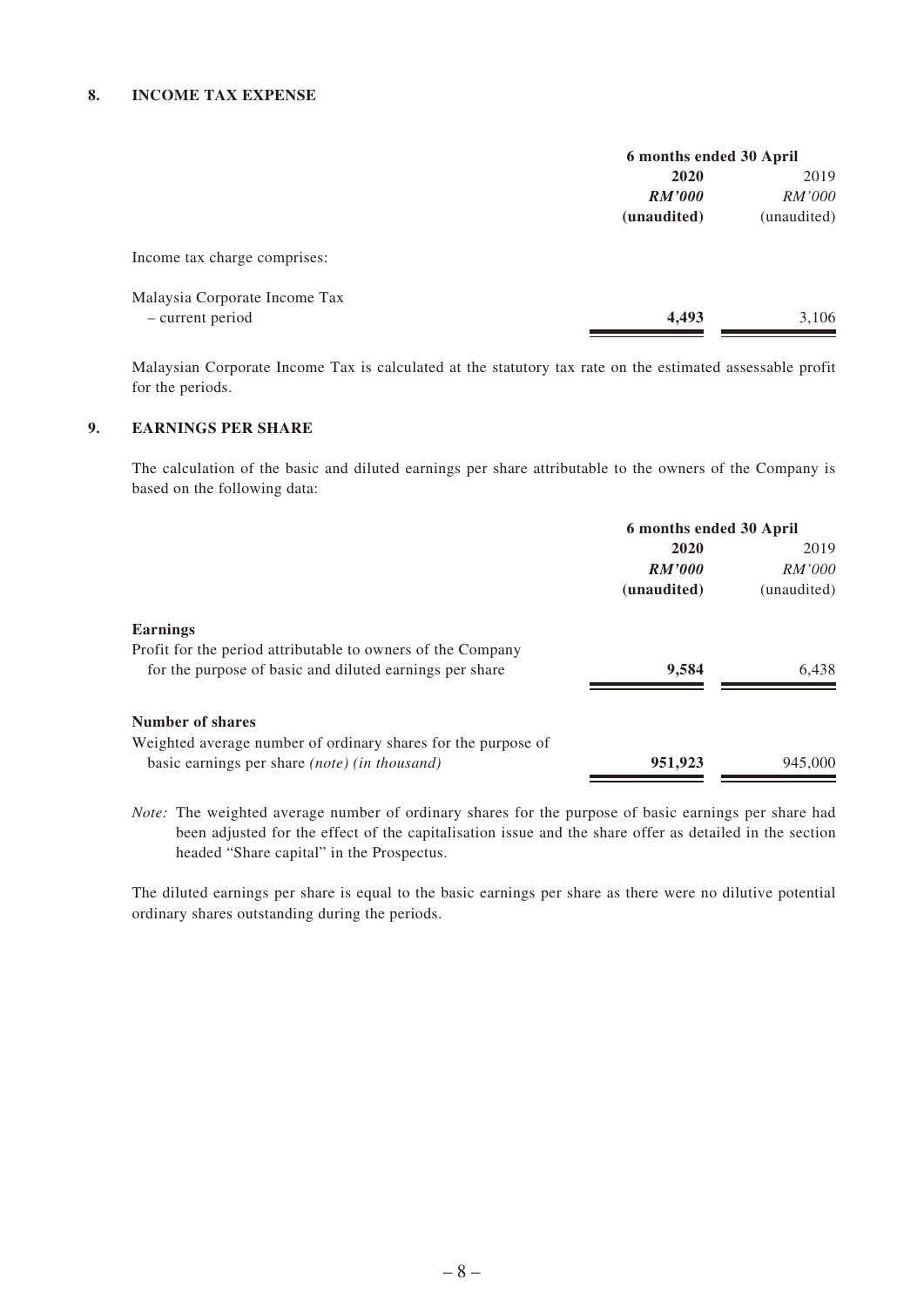#### **10. TRADE AND OTHER RECEIVABLES**

|                                                  | As at         |                 |
|--------------------------------------------------|---------------|-----------------|
|                                                  | 30 April 2020 | 31 October 2019 |
|                                                  | RM'000        | <i>RM'000</i>   |
|                                                  | (unaudited)   | (audited)       |
| Trade receivables from contracts with customers  | 39,458        | 74,548          |
| Less: Allowance for doubtful debts/credit losses | (2,126)       | (1,626)         |
| Trade receivables, net (Note i)                  | 37,332        | 72,922          |
| Other receivables, deposits and prepayments      |               |                 |
| $-$ Other receivables ( <i>Note ii</i> )         | 40,388        | 57              |
| - Rental and other deposits                      | 1,132         | 1,269           |
| - Prepayments                                    | 3,702         | 4,914           |
| - Goods and Services Tax recoverable             | 305           | 305             |
| - Prepaid listing expenses                       |               | 90              |
| - Deferred issue costs                           |               | 2,449           |
|                                                  | 45,527        | 9,084           |
| Total trade and other receivables                | 82,859        | 82,006          |

*Notes:*

(i) The Group allows an average credit period of no longer than 60 days to its customers.

The following is an aged analysis of the Group's trade receivables based on the date of billing documents at the end of each reporting period:

|                | As at                |                 |
|----------------|----------------------|-----------------|
|                | <b>30 April 2020</b> | 31 October 2019 |
|                | <b>RM'000</b>        | <i>RM'000</i>   |
|                | (unaudited)          | (audited)       |
| Within 30 days | 3,658                | 34,157          |
| $31-60$ days   | 4,409                | 15,671          |
| $61-90$ days   | 13,162               | 15,281          |
| Over 90 days   | 18,229               | 9,439           |
|                | 39,458               | 74,548          |

(ii) Included in other receivables is an amount of approximately RM39.3 million receivable from a placing underwriter for the proceeds raised from the placing shares.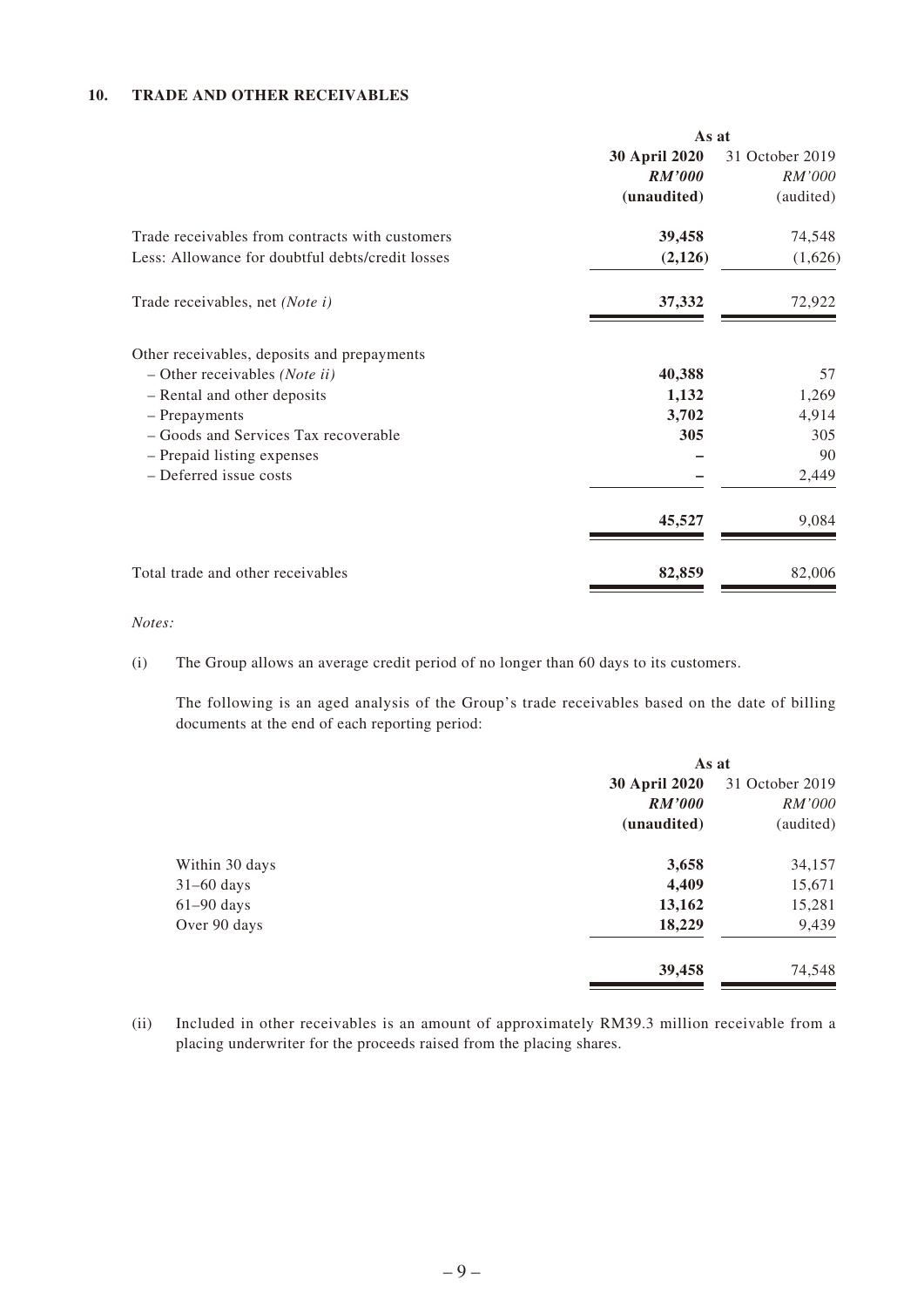#### **11. TRADE, BILLS AND OTHER PAYABLES**

|                                                             | As at         |                 |
|-------------------------------------------------------------|---------------|-----------------|
|                                                             | 30 April 2020 | 31 October 2019 |
|                                                             | <b>RM'000</b> | RM'000          |
|                                                             | (unaudited)   | (audited)       |
| Trade and bills payables (Note i)                           | 44,562        | 85,814          |
| Retention payables ( <i>Note ii</i> )                       | 14,425        | 13,714          |
| Accruals                                                    | 2,892         | 15,994          |
| Provision for liquidated and ascertained damages (Note iii) |               | 6,920           |
| Other payables                                              | 768           | 963             |
| Deposits                                                    | 21            |                 |
| Accrued listing expenses                                    |               | 1,583           |
| Accrued issue costs                                         |               | 350             |
|                                                             | 62,668        | 125,338         |

#### *Notes:*

(i) The average credit period on trade and bills payables is 30 days. The aging analysis of the trade and bills payable based on invoice dates/bills issued date at the end of each reporting period is as follows:

|                | As at                            |           |  |
|----------------|----------------------------------|-----------|--|
|                | 30 April 2020<br>31 October 2019 |           |  |
|                | <b>RM'000</b>                    | RM'000    |  |
|                | (unaudited)                      | (audited) |  |
| Within 30 days | 2,831                            | 34,449    |  |
| $31-60$ days   | 6,941                            | 17,182    |  |
| $61-90$ days   | 12,757                           | 19,230    |  |
| Over 90 days   | 22,033                           | 14,953    |  |
|                | 44,562                           | 85,814    |  |

- (ii) All retention payables were expected to be paid or settled in less than twelve months from the end of the corresponding reporting period.
- (iii) Amount being the provision for liquidated and ascertained damages for a building construction project made during the year ended 31 October 2017 where the completion of the relevant construction works borne by the Group was behind the schedule as stipulated on the contract. The provision was made in accordance with the compensation clause stated in the agreement and the certificates issued by the architect engaged by the customer of the relevant contract. On 16 December 2019, the final account settlement agreement was signed by the Group and its customer, in which the customer had agreed to waive the liquidated and ascertained damages amounting at RM6,920,000.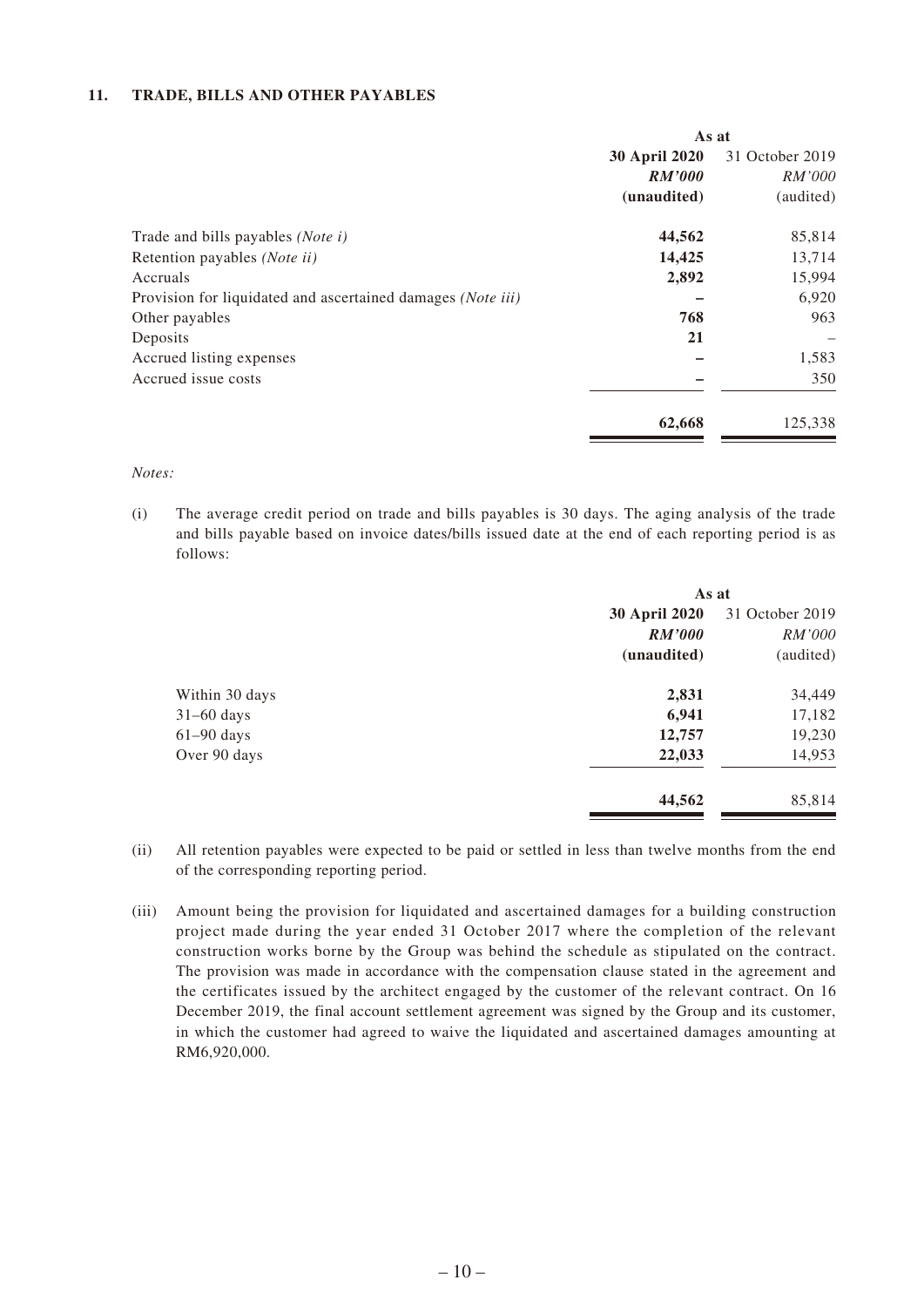#### **12. SHARE CAPITAL**

|                                                    | <b>Number</b><br>of shares | Amount<br>HK\$ | Amount<br>RM'000 |
|----------------------------------------------------|----------------------------|----------------|------------------|
| Ordinary shares of HK\$0.01 each                   |                            |                |                  |
| <b>Authorised</b>                                  |                            |                |                  |
| At incorporation (28 February 2019) and            |                            |                |                  |
| 31 October 2019 (audited)                          | 38,000,000                 | 380,000        | N/A              |
| Increase on 31 March 2020 (note a)                 | 9,962,000,000              | 99,620,000     | N/A              |
| At 30 April 2020 (unaudited)                       | 10,000,000,000             | 100,000,000    | N/A              |
| Issued and fully paid                              |                            |                |                  |
| At incorporation (28 February 2019)                | 100                        | 1              | —*               |
| Issue of shares on 17 June 2019 upon               |                            |                |                  |
| the Reorganisation                                 | 900                        | 9              | —*               |
| At 31 October 2019 (audited)                       | 1,000                      | 10             | —*               |
| Capitalisation issue of shares (note b)            | 944,999,000                | 9,449,990      | 5,275            |
| Issue of new shares in connection with the listing |                            |                |                  |
| of shares of the Company (note $c$ )               | 315,000,000                | 3,150,000      | 1,758            |
| At 30 April 2020 (unaudited)                       | 1,260,000,000              | 12,600,000     | 7,033            |

\* *Less than RM1,000.*

*Notes:*

- (a) On 31 March 2020, the authorised share capital of the Company was increased from HK\$380,000 to HK\$100,000,000 by the creation of an additional 9,962,000,000 new shares of HK\$0.01 each.
- (b) Pursuant to the written resolution passed on 31 March 2020 by the then shareholders of the Company, it was approved to issue 944,999,000 ordinary shares of HK\$0.01 each to the then shareholders by way of capitalisation of the sum of HK\$9,449,990 (equivalent to RM5,275,000) standing to the credit of the share premium account of the Company following the share offer of 315,000,000 ordinary shares of the Company.
- (c) On 27 April 2020, the Company issued a total of 315,000,000 ordinary shares HK\$0.01 each at a price of HK\$0.4 per share as a result of the completion of the share offer. Of the total gross proceeds amounting to HK\$126,000,000, HK\$3,150,000 (equivalent to RM1,758,000) representing the par value credit to the Company's share capital and HK\$122,850,000 (equivalent to RM68,575,000), before the share issue expenses, credit to the share premium account. The Company's total number of issued shares was increased to 1,260,000,000 shares upon completion of the share offer.
- (d) All shares issued rank pari passu with the existing shares in all respects.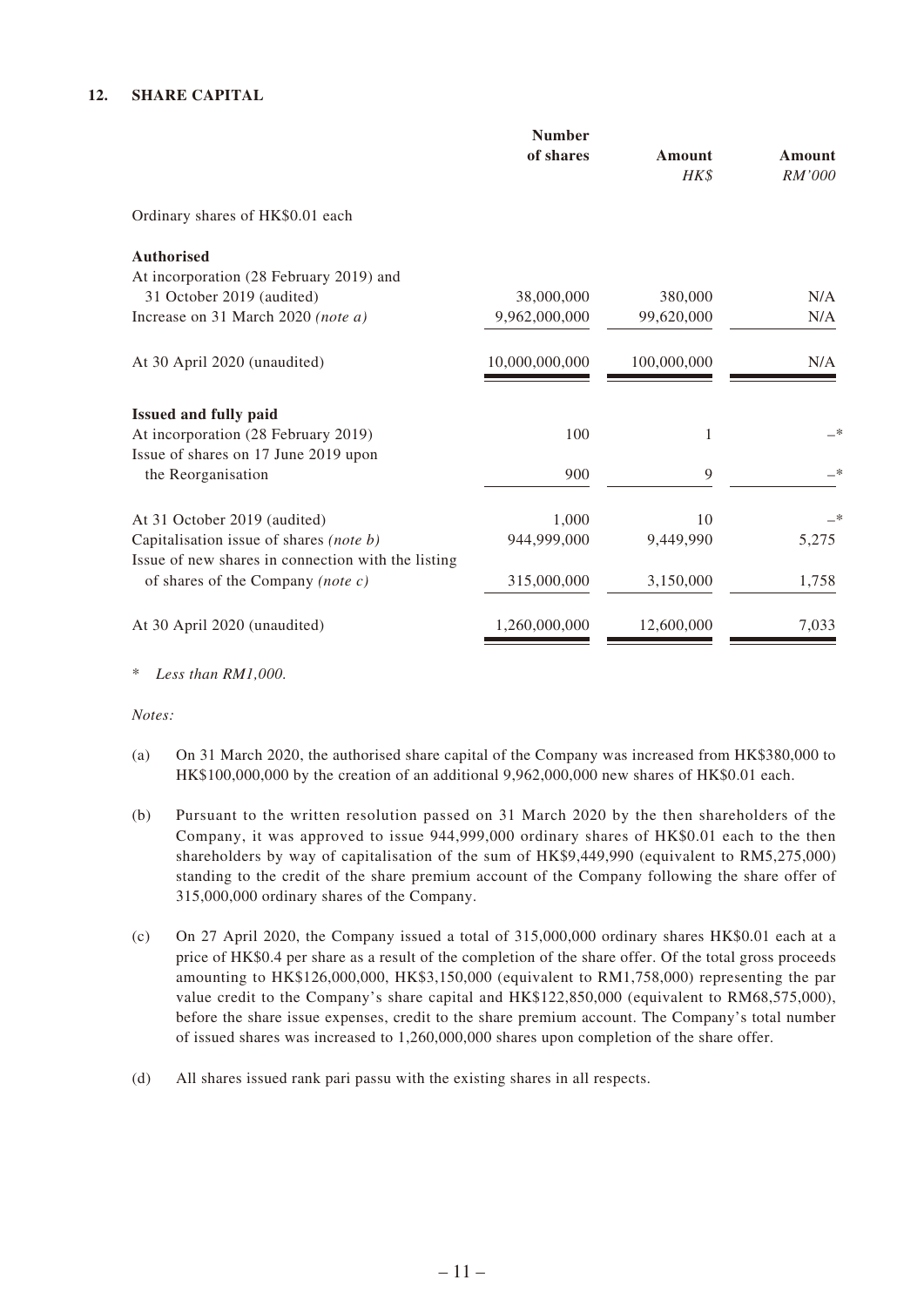#### **13. DIVIDENDS**

No dividend was paid, declared or proposed during the period, nor has any dividend been declared since the end of the interim period.

During the six months ended 30 April 2019, Rimbaco Sdn. Bhd., and Rimbaco Property Sdn. Bhd. declared and paid an interim dividend of RM1,000,000 and RM1,200,000 to their shareholders, respectively.

#### **14. CONTINGENT LIABILITIES**

|                                                 | As at                                                |                                               |  |
|-------------------------------------------------|------------------------------------------------------|-----------------------------------------------|--|
|                                                 | <b>30 April 2020</b><br><b>RM'000</b><br>(unaudited) | 31 October 2019<br><i>RM'000</i><br>(audited) |  |
| Performance bonds for construction contracts in |                                                      |                                               |  |
| favour of customers                             | 24,974                                               | 24,962                                        |  |

The above performance bonds were given by banks in favour of some of Group's customers as security for the due performance and observance of the Group's obligations under the contracts entered into between the Group and its customers. If the Group fails to provide satisfactory performance to its customers to whom performance bonds have been given, such customers may demand the banks to pay to them the sum or sums stipulated in such demand. The Group will then become liable to compensate such banks accordingly. The performance bonds will be released based on the terms of the respective contracts for the relevant customers.

Except for the above mentioned, the Group did not have any significant contingent liabilities as at the end of each reporting period.

#### **15. EVENTS AFTER THE REPORTING PERIOD**

Due to the outbreak of the Coronavirus Disease 2019 ("**COVID-19**") epidemic in January 2020, a series of precautionary and control measures have been and continued to be implemented in Malaysia. The economic activities in Malaysia in general are expected to be affected by the epidemic due to postponement of work resumption. The Group evaluated the impact of COVID-19 on its financial position and financial performance but given the dynamic nature of the disease, the Group is not yet able to quantify the influence. The Group will pay close attention to the development of COVID-19 and its impact and will continue to perform relevant assessment and take proactive measure as appropriate.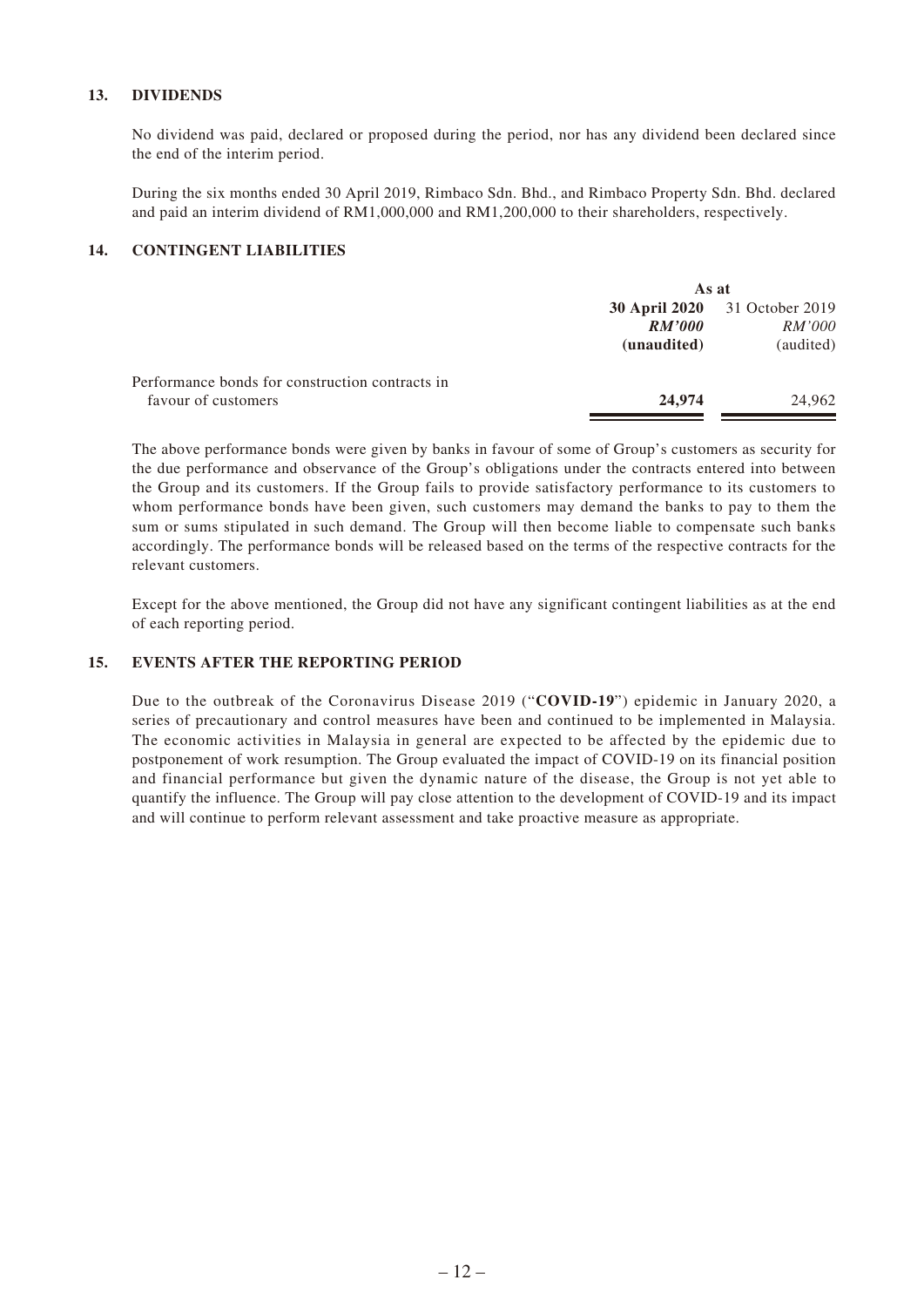### **MANAGEMENT DISCUSSION AND ANALYSIS**

#### **BUSINESS REVIEW**

On 28 April 2020 (the "**Listing Date**"), the shares of the Company were listed (the "**Listing**") on the Main Board of The Stock Exchange of Hong Kong Limited (the "**Stock Exchange**"). The Group is mainly involved in the building construction industry in Malaysia through its wholly-owned subsidiary, Rimbaco Sdn Bhd. ("**Rimbaco**"). Rimbaco is a Malaysiabased building construction contractor focusing on the provision of building construction services for (i) factories, including low-rise processing facilities and manufacturing plants; and (ii) institutional, commercial and/or residential buildings such as private hospitals, hotels, shopping malls, high-rise residential buildings and commercial/residential complex. Rimbaco also undertakes small-scale ancillary construction works, including but not limited to renovation works, repair works and electrical works.

During 1H2020, the Group completed 2 construction projects with an aggregate original contract sum of approximately RM80.7 million, of which 1 was factory project and 1 was residential project.

| No.            | <b>Customer</b>                           | <b>Name</b> | <b>Description of works</b>                        | <b>Completion date</b> | Original<br>contract<br>sum<br>(RM'000) | Adjustment/<br>variation<br>order<br>received<br>(RM'000) |
|----------------|-------------------------------------------|-------------|----------------------------------------------------|------------------------|-----------------------------------------|-----------------------------------------------------------|
|                | Customer B <sup>(Note 1)</sup>            | Project B   | Factory: Construction of<br>a four-storey factory  | 30 November 2019       | 75,738                                  | 3,443                                                     |
| $\overline{2}$ | Eco Medi Glove Sdn Eco Medi<br><b>Bhd</b> | Hostel      | Residential: Construction of<br>a two-block hostel | 13 March 2020          | 4,950                                   |                                                           |

The following table sets out details of the projects completed by the Group during 1H2020:

*Note:*

(1) Customer B is a company incorporated in Malaysia in 2017 and the principal business activities of which is manufacturing of advanced film.

As at 30 April 2020, we had 6 building construction projects in progress with an aggregate original contract sum of approximately RM979.0 million of which 1 was factory project and 5 were institutional, commercial and/or residential projects.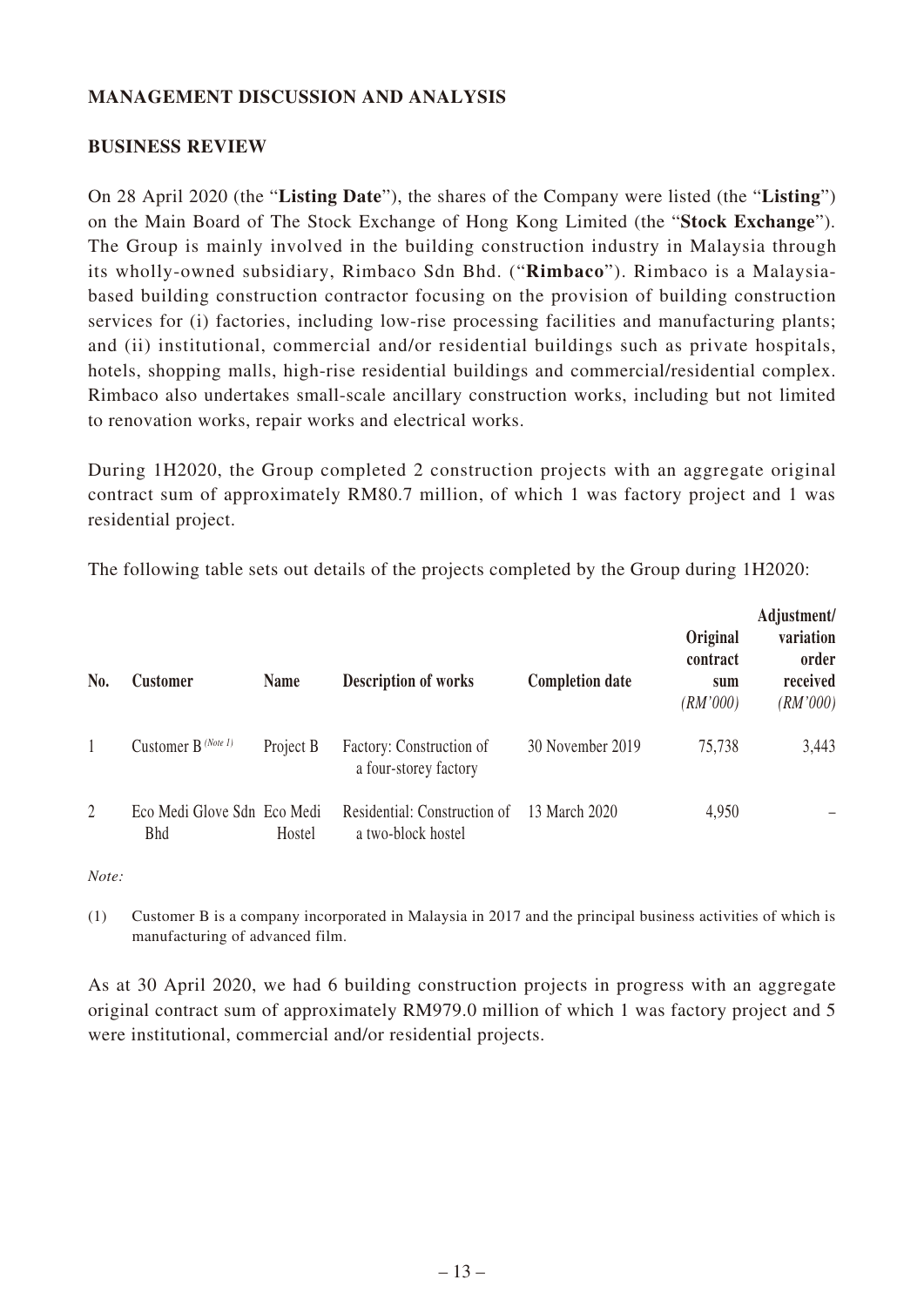The following table sets out details of building construction projects which remained ongoing as at 30 April 2020:

| N <sub>0</sub> . | <b>Customer</b>                                       | <b>Name</b>                     | <b>Description of works</b>                                                                                                                                                                                                        | <b>Estimated</b><br>completion date | <b>Original</b><br>contract<br>sum<br>(RM'000) | Adjustment/<br>variation<br>order<br>received<br>(RM'000) |
|------------------|-------------------------------------------------------|---------------------------------|------------------------------------------------------------------------------------------------------------------------------------------------------------------------------------------------------------------------------------|-------------------------------------|------------------------------------------------|-----------------------------------------------------------|
| 1                | Crimson Omega Sdn<br><b>Bhd</b>                       | Crimson<br>Omega                | Commercial: Design and building of a commercial/<br>residential complex consisting of a nine-storey<br>commercial podium with parking lots, a 18-storey<br>office building, a 18-storey hotel and a 30-storey<br>service apartment | 30 June 2021                        | 517,973                                        |                                                           |
| $\overline{2}$   | Island Hospital Sdn<br><b>Bhd</b>                     | <b>IHOS</b>                     | Institutional: Construction of a 12-storey hospital with<br>basement, car park and underground tunnel                                                                                                                              | 31 October 2020                     | 322,402                                        |                                                           |
| $\overline{3}$   | Kementrian<br>Perumahan Dan<br>Kerajaan Tempatan      | IP-KN                           | Residential: Design and building of a high-rise<br>residential building with 500 flats                                                                                                                                             | 16 April 2021                       | 89,801                                         |                                                           |
| 4                | <b>ER</b> Mekatron<br>Manufacturing Sdn<br><b>Bhd</b> | MTR5                            | Institutional: Construction of an automated storage and<br>retrieval system for a military navy base                                                                                                                               | 30 June 2020 (Note 1)               | 31,703                                         | 1,746                                                     |
| 5                | Customer J (Note 2)                                   | CP                              | Commercial: Construction of a five-storey office                                                                                                                                                                                   | 5 November 2020                     | 2,480                                          |                                                           |
| 6                | Eco Medi Glove Sdn Eco Medi<br><b>Bhd</b>             | Plant <sub>2</sub><br>(Phase 1) | Factory: Construction of a manufacturing plant (Phase 1)<br>of the second manufacturing plant)                                                                                                                                     | 3 January 2021                      | 14,600                                         |                                                           |

#### *Notes:*

- 1. The original contract completion date has been postponed and the contract was still ongoing as at 30 April 2020.
- 2. Customer J is a company incorporated in Malaysia on 3 February 2017.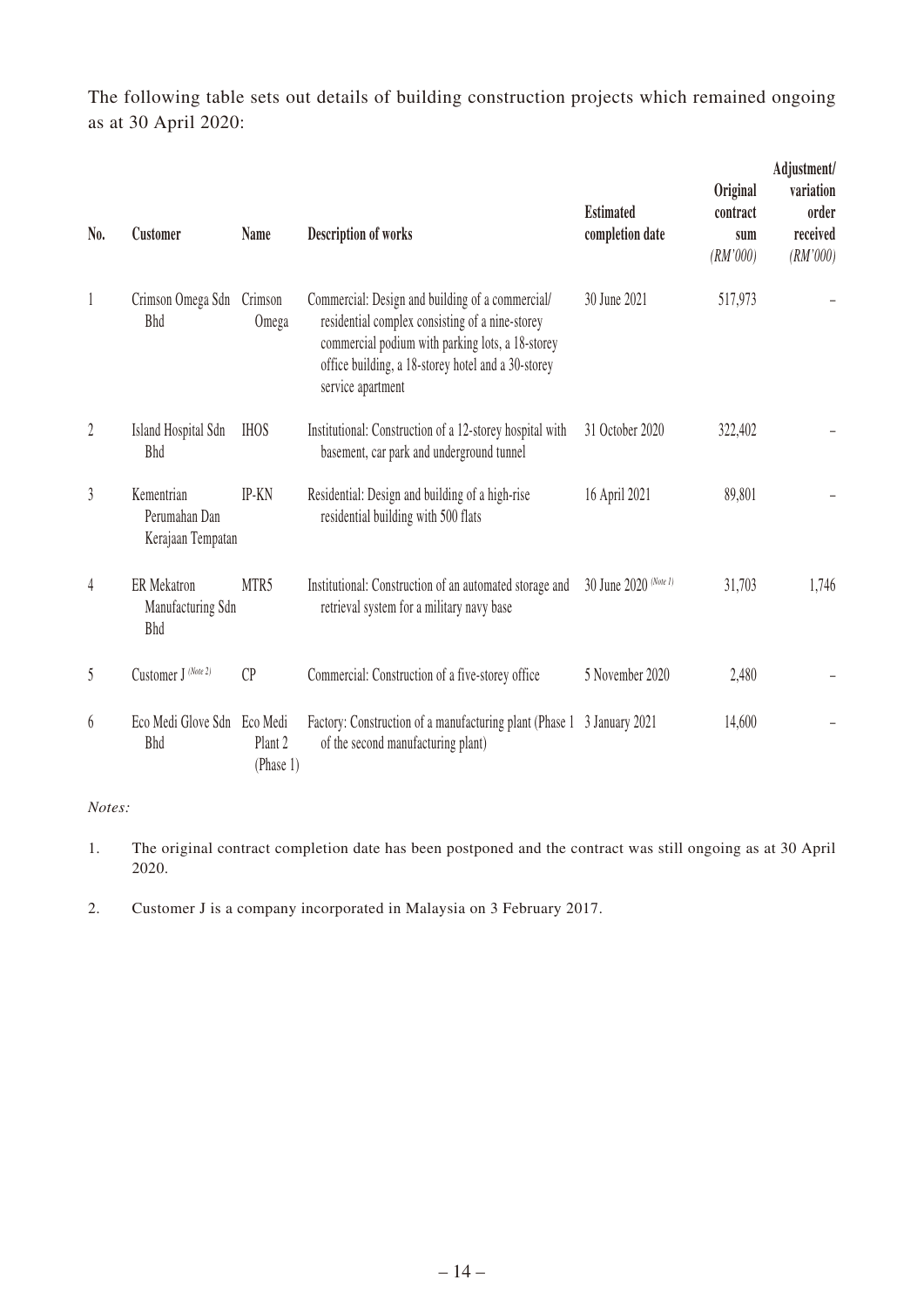During 1H2020, the Group submitted 4 tenders for factory projects and 1 tender for institutional, commercial and/or residential project. These tenders represent an expected aggregate contract sum of approximately RM413.0 million. As at 30 April 2020, the Group was awarded 1 contract with an aggregate original contract sum of RM14.6 million, while 2 tenders had failed and 2 tenders' results were still pending.

The outbreak of the COVID-19, together with the implementation of various forms of containment measures by the Malaysian government had caused negative impacts on the economy of Malaysia and the construction industry. On 16 March 2020, the Malaysian government announced the Movement Control Order (MCO) issued under the Prevention and Control of Infectious Diseases Act 1988 to combat the rise of COVID-19. Among others, the MCO included restrictions on mass movements and gatherings and business shutdown, interstate and international travel bans etc. The MCO took effect from 18 March 2020 to 31 March 2020, followed by a second phase from 1 April 2020 to 14 April 2020, a third phase from 15 April 2020 to 28 April 2020, and a fourth phase from 29 April 2020 to 12 May 2020. Due to the MCO, all the construction activities of the Group suspended on 18 March 2020. Following the suspension of the construction activities, the Group stopped making purchases from its suppliers, suspended the work of its subcontractors, and requested all of its employees to work from home. As at 30 April 2020, the Group was still under work suspension. During this period, the Group's financial performance, business operation and future prospects were negatively affected by the extension of time for completing the building construction projects due to the MCO. The Group has been negotiating with its customers to seek for extension of completion date to accommodate for delay or disruption of work progress. As of 30 April 2020, the Group had not experienced any termination of projects.

### **FUTURE PROSPECTS**

On 10 May 2020, the Malaysian government announced the fifth phase of the MCO which entailed re-opening of the majority of Malaysia's economic sectors conditional on implementing stringent health Standard Operating Procedures (SOP) for another four weeks from 13 May 2020 to 9 June 2020 (Conditional MCO, the "**CMCO**"). By virtue of the CMCO, The Group had to follow the SOP and perform COVID-19 test for all foreign workers. As a result, the Group's construction activities can only be carried out in small groups due to social distancing and pending COVID-19 test results of the workers and limited working hours. Time spent to comply with the SOP had hampered our work progress. On 7 June 2020, the Malaysian government further relaxed the restrictions by introduction of the Recovery MCO (RMCO) phase from 10 June 2020 to 31 August 2020. However, the Group expected to resume its construction activities gradually and will only be able to operate with full capacity in July 2020.

The Group has been adopting precautionary and control measures to mitigate the impact of the COVID-19 pandemic on the Group's operations, including but not limited to flexible work-from-home practices, procurement of hygiene products for pandemic prevention and control, education on the workers about hygienic practices to ensure SOP are not only practiced at their work place but also at their accommodations to reduce the risks of COVID-19 transmission.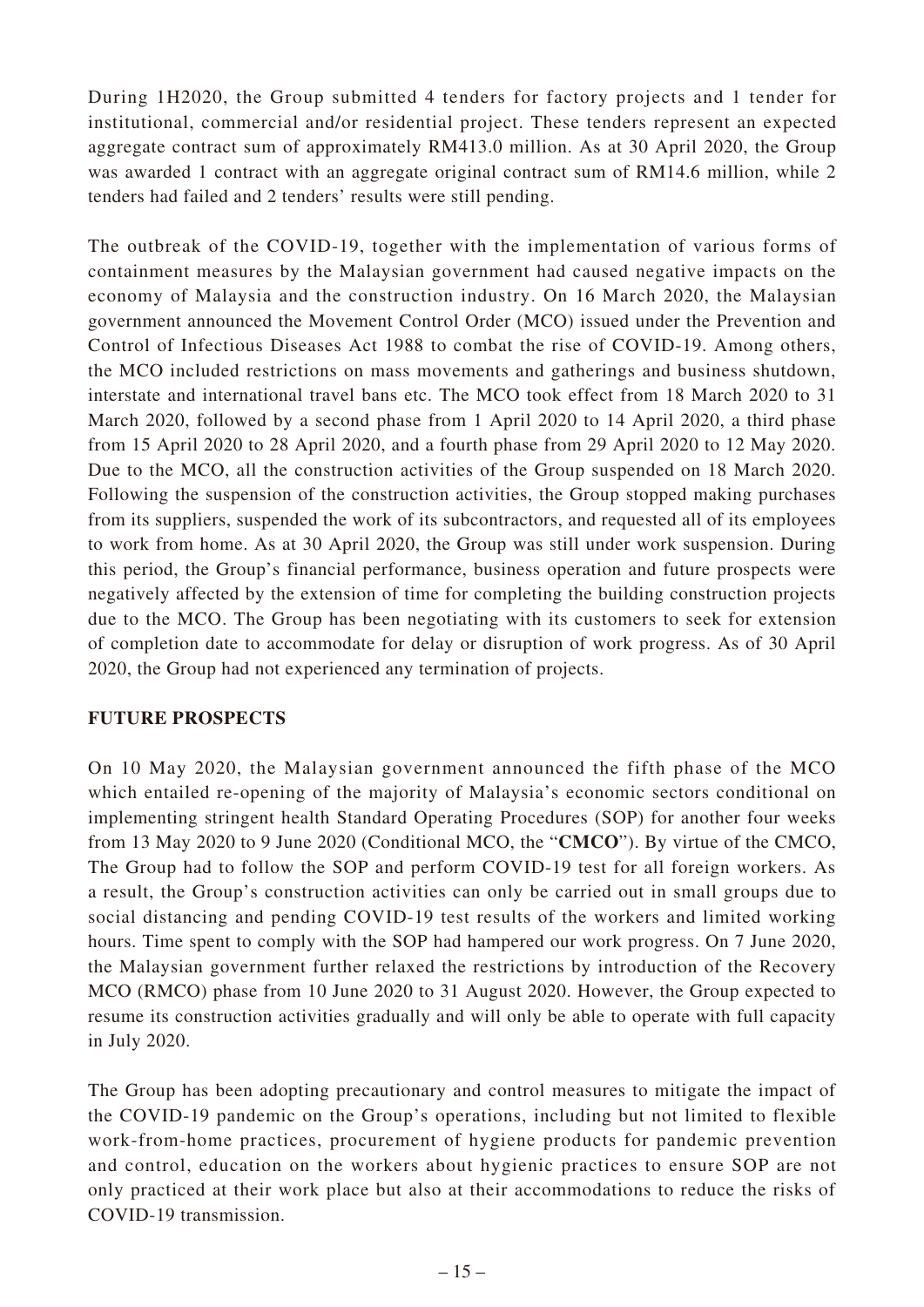Looking ahead, the second half of the financial year ending 31 October 2020 will be filled with challenges and uncertainties. The Directors anticipate that there are risks that the disruptions in the supply chain of the construction industry (such as building materials, equipment, imported items and workforce) may not be fully re-established in the short term due to quarantines and work stoppages resulted from preventive measures imposed by the government. The Directors will continue to assess the impact of the pandemic on the Group's operations and financial performance and closely monitor the Group's exposure to the risks and uncertainties in connection with the pandemic. Further to that, the Group will adhere to prudent financial management in project selection and cost control.

In conclusion, despite the negative impacts the COVID-19 pandemic had caused to the Group's operation and financial standing, the Group had maintained its cash reserves at a sufficient level. At the same time, in view of the large-scale economic stimulus policies introduced by Malaysian government and the potential growth of the Group's emerging businesses, the Group will try its best to look for new business opportunities to offset the negative impacts of the COVID-19.

# **FINANCIAL REVIEW**

### **Revenue**

The Group's revenue decreased by approximately RM20.8 million, or 18.1%, from approximately RM114.8 million for 1H2019 to approximately RM94.0 million for 1H2020. Such decrease was mainly due to Crimson Omega (a commercial development project) and IHOS (an institutional development project) were still at their respective initial stage during 1H2020 following the completion of two sizeable factory projects FOM and STC6 which contributed to a substantial portion of the revenue for 1H2019.

|                                                      | 6 months ended 30 April |            |                     |              |
|------------------------------------------------------|-------------------------|------------|---------------------|--------------|
|                                                      | 2020                    |            | 2019                |              |
|                                                      |                         | % of total |                     | $%$ of total |
|                                                      | Revenue<br>(RM'000)     | revenue    | Revenue<br>(RM'000) | revenue      |
| Factory projects<br>Institutional, commercial and/or | 12,145                  | 12.9       | 38,413              | 33.5         |
| residential projects                                 | 80,966                  | 86.2       | 74,000              | 64.5         |
| Others                                               | 844                     | 0.9        | 2,391               | 2.0          |
|                                                      | 93,955                  | 100.0      | 114,804             | 100.0        |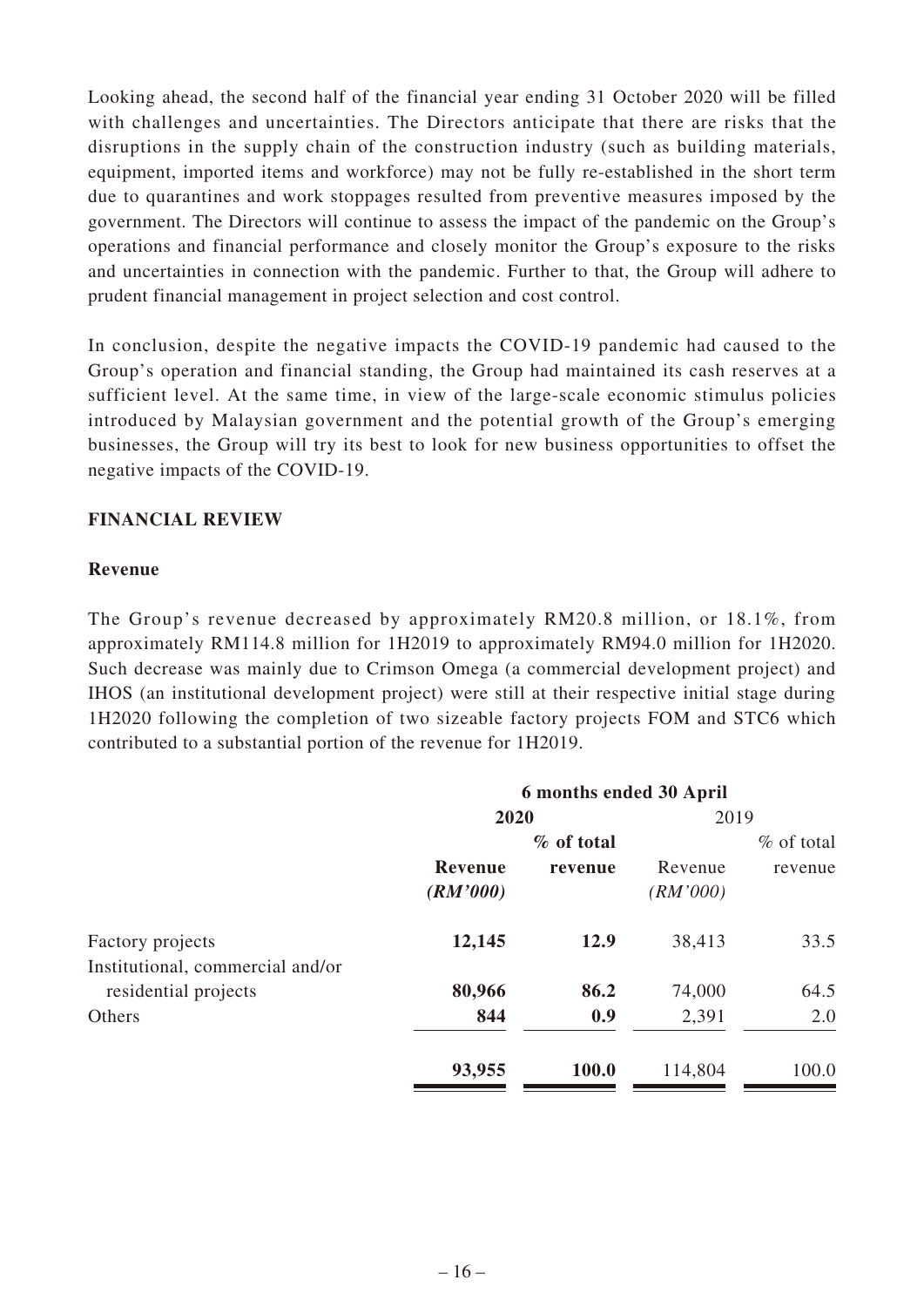During 1H2020, the revenue attributable to factories and institutional, commercial and/or residential buildings amounted to approximately RM12.1 million and approximately RM81.0 million (1H2019: approximately RM38.4 million and approximately RM74.0 million), respectively, representing approximately 12.9% and 86.2% (1H2019: approximately 33.5% and 64.5%), of the total revenue of the Group, respectively.

As at 30 April 2020, the Group had an outstanding order book of approximately RM665.6 million (31 October 2019: approximately RM745.3 million).

# **Gross Profit and Gross Profit Margin**

Despite decrease in revenue for 1H2020, the Group's gross profit increased by approximately RM6.4 million, or 43.2%, from approximately RM14.8 million for 1H2019 to approximately RM21.2 million for 1H2020. Such increase was mainly due to the lower cost of services recorded and the reversal of liquidated and ascertained damages of approximately RM6.9 million which was previously recognised as cost of services in the financial year ended 31 October 2017.

The overall gross profit margin increased by approximately 9.6% from approximately 12.9% for 1H2019 to approximately 22.5% for 1H2020. The increase in gross profit margin was mainly attributable to the reversal of liquidated and ascertained damages of approximately RM6.9 million which previously recognised as cost of services in the financial year ended 31 October 2017.

### **Other Income, Gain and Loss**

The Group's other income, gain and loss slightly increased from approximately RM0.4 million for 1H2019 to approximately RM0.7 million for 1H2020 which was mainly due to the increase in gain on disposal of investment properties.

### **Administrative and Other Expenses**

The Group's administrative and other expenses increased by approximately RM2.1 million or 39.6% from approximately RM5.3 million for 1H2019 to approximately RM7.4 million for 1H2020, which was mainly due to listing expenses incurred of approximately RM4.6 million charged to the Group's profit or loss for 1H2020 as compared with approximately RM3.1 million for 1H2019.

### **Finance Costs**

The Group's finance costs increased by approximately RM0.1 million from approximately RM0.4 million for 1H2019 to approximately RM0.5 million for 1H2020 which was mainly due to increase in interest charged on bill facilities.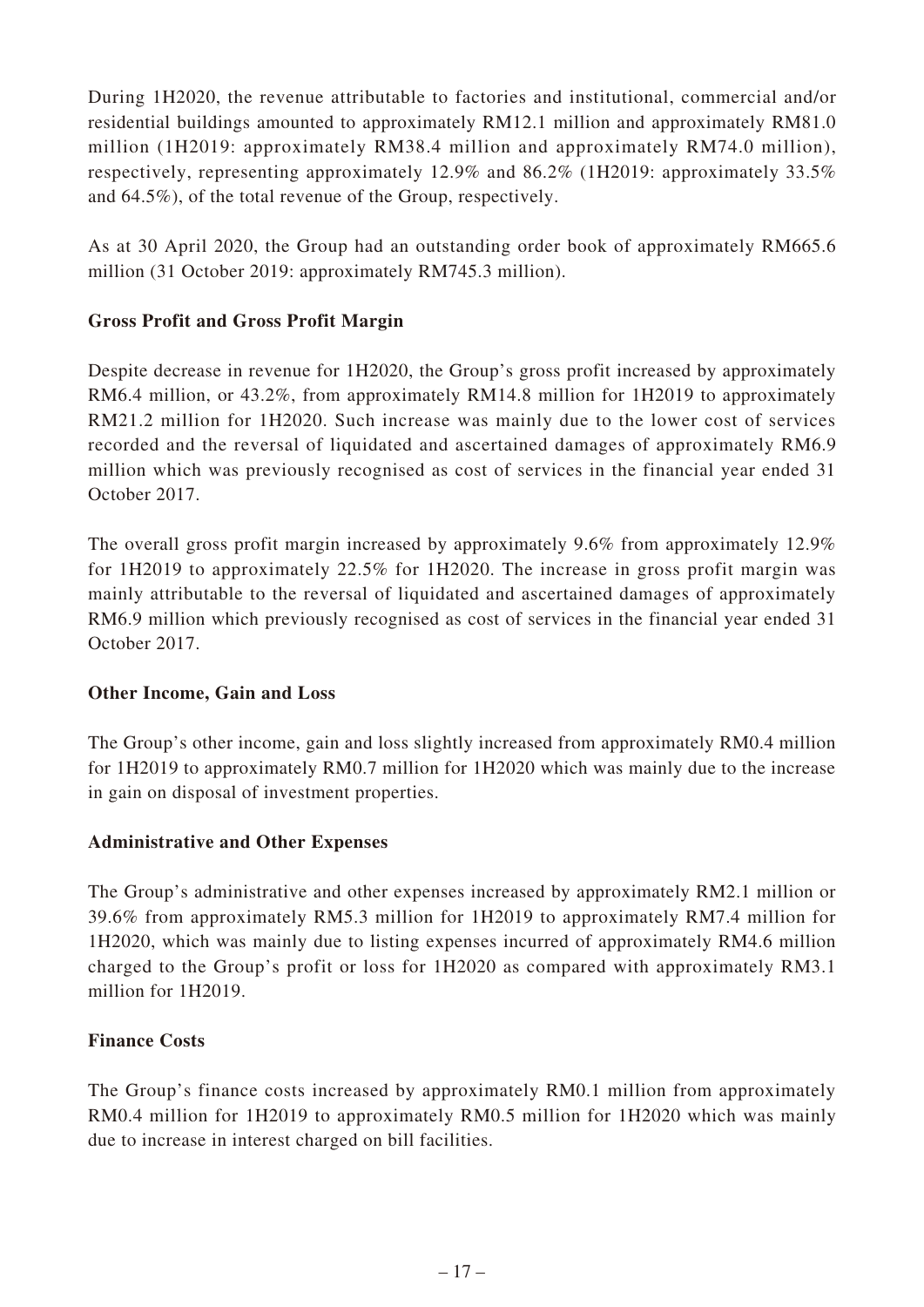## **Income Tax Expense**

The Group's income tax expense increased by approximately RM1.4 million or 45.2% from approximately RM3.1 million for 1H2019 to approximately RM4.5 million for 1H2020. The effective tax rate for the 1H2020 is 31.9% which is higher than the Malaysian corporate income tax rate of 24% mainly due to the listing expenses amounting to approximately RM4.6 million for 1H2020 is a non-deductible expenses.

# **Profit Attributable to the Owners of the Company**

As a result of the foregoing, the Group reported profit attributable to owners of the Company of approximately RM9.6 million for 1H2020, representing an increase of approximately RM3.2 million or 50.0% as compared to approximately RM6.4 million for 1H2019.

# **LIQUIDITY, FINANCIAL RESOURCES AND CAPITAL STRUCTURE**

Gearing ratio of the Group (calculated by dividing the total debts (lease liabilities) by total equity and multiplied by 100%) decreased from approximately 7.8% as at 31 October 2019 to approximately 3.7% as at 30 April 2020, which was mainly due to decrease in lease liabilities and as a result of new shares issued from the Listing.

During 1H2020, the Group maintained a healthy liquidity position with working capital being financed through cash generated from operations. As at 30 April 2020, the Group's bank balances and cash was approximately RM34.0 million (31 October 2019: approximately RM14.3 million) and the Group's restricted bank deposits was approximately RM8.9 million (31 October 2019: approximately RM8.7 million). Such increase was mainly benefiting from the proceeds of the Listing for working capital purpose. The Directors consider the level of cash balances to be reasonable, which would enable the Company to maintain its liquidity position in settling the progress payments on time to subcontractors and enhance its position as main contractor's competitiveness despite the outbreak of COVID-19.

As at 30 April 2020, the current ratio of the Group was approximately 2.98 times (31 October 2019: approximately 1.56 times).

The Group's principal use of cash is mainly for payments to suppliers, subcontractors and working capital needs.

### **Capital Structure**

As at 30 April 2020, the capital structure of the Group consisted of equity of approximately RM160.3 million (31 October 2019: approximately RM94.7 million) and bank borrowings of nil (31 October 2019: nil) as more particularly described in the paragraph headed "Borrowings" below.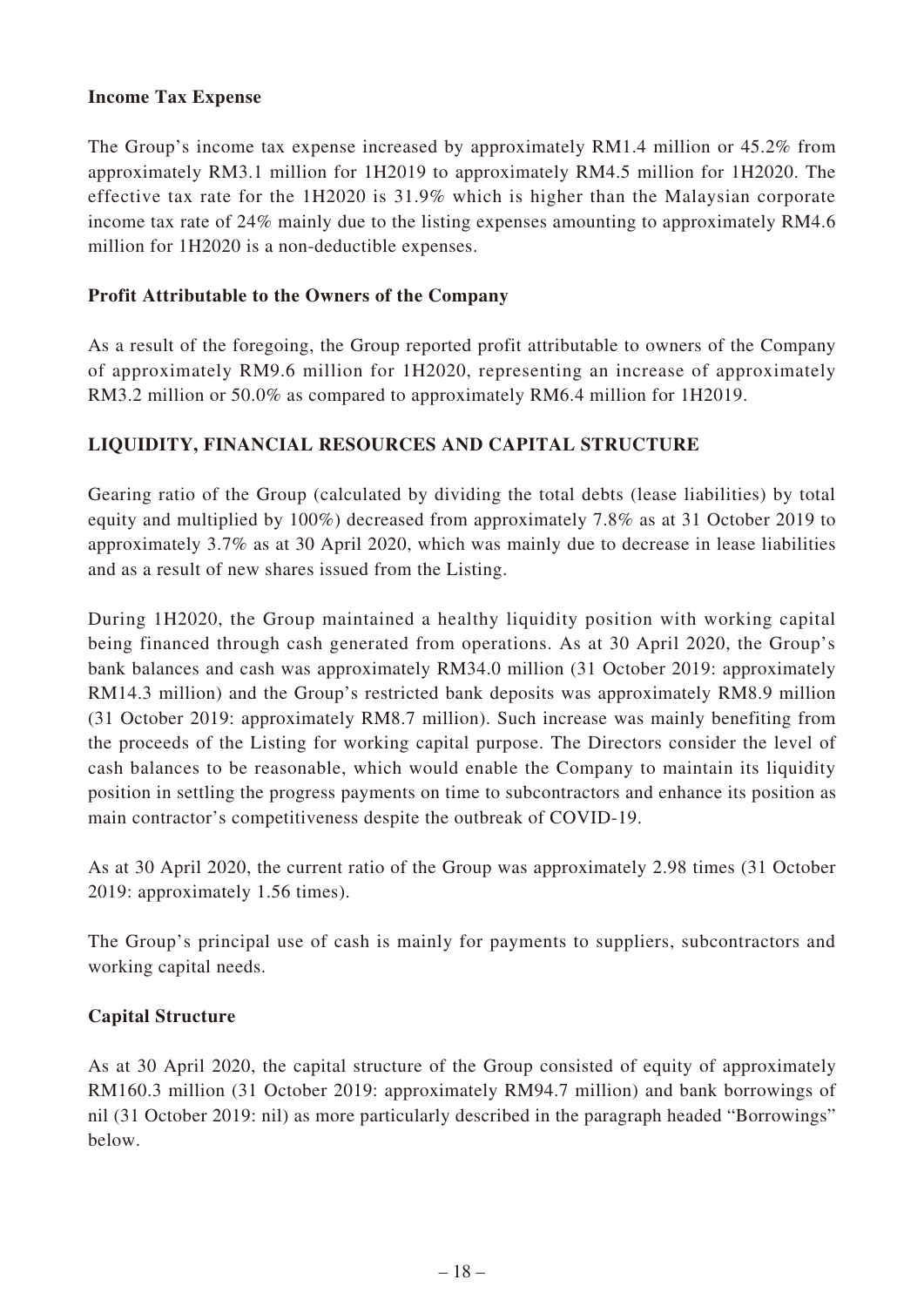# **Borrowings**

As at 30 April 2020, the Group did not have any outstanding bank borrowings and the unutilised facility for bank overdraft amounted to approximately RM500,000.

The Directors confirmed that the Group had neither experienced any difficulties in obtaining or repaying its bank borrowings, nor breached any major covenant or restriction of the Group's facilities up to the date of this announcement. There are no material covenants related to the Group's outstanding debts that would materially limit its ability to undertake additional debt or equity financing.

# **Net Current Assets**

The Group's net current assets increased by approximately RM66.4 million, or 89.7%, from approximately RM74.0 million as at 31 October 2019 to approximately RM140.4 million as at 30 April 2020, which was a combined effect of the increase in trade and other receivables of approximately RM0.9 million and the decrease in contract assets of approximately RM15.7 million, increase in bank balances and cash of approximately RM19.7 million and decrease in trade, bills and other payables of approximately RM62.7 million. The Board regularly reviews the maturity analysis of the Group's contractual liabilities and concludes that there is no liquidity issue that may cast significant doubt on the Company's ability to continue as a going concern.

### **Capital Expenditures**

The Group's capital expenditures were principally consisted of expenditures on acquisitions of property, plant and equipment related to operations, which were funded by the Group's internal resources and finance lease arrangement.

During 1H2020, the Group did not make any material capital expenditures and the Group expects to fund its planned capital expenditures principally through net proceeds from the Listing.

# **Material Acquisitions or Disposals of Subsidiaries, Associates and Joint Ventures, and Future Plans for Material Investments or Capital Assets**

There was no acquisition or disposal of subsidiaries, associates or joint ventures during 1H2020. Save as disclosed in this announcement and the prospectus of the Company dated 14 April 2020, there was no future plan for material investments or capital assets as at 30 April 2020.

### **Significant Investment Held**

The Group did not hold any significant investment (except for its subsidiaries) during 1H2020.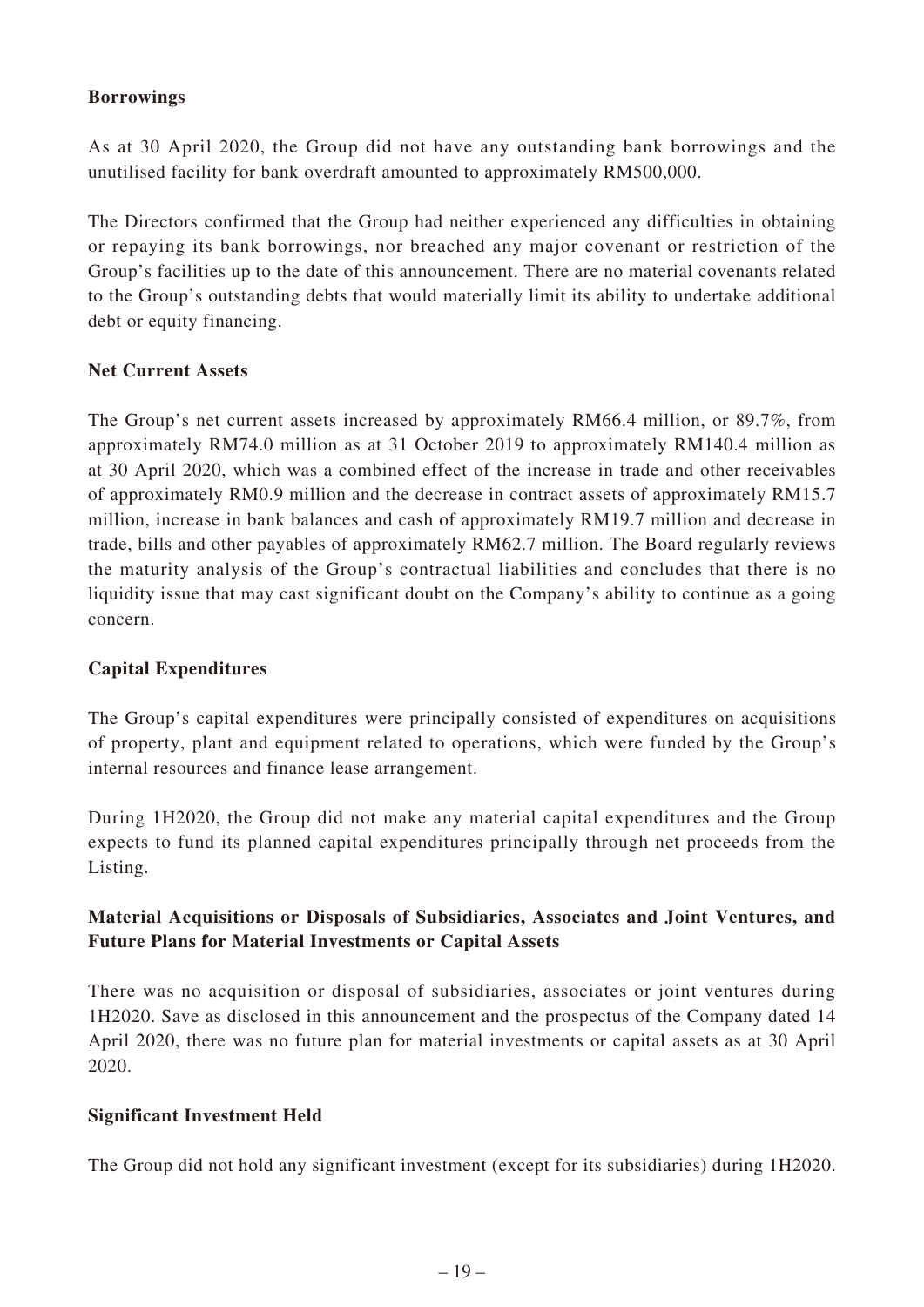# **Contingent Liability**

Save as disclosed in note 14 to the condensed consolidated financial statements, the Group had no contingent liabilities as at 30 April 2020.

### **Pledge of Assets**

As at 30 April 2020, restricted bank deposits of approximately RM8.9 million (31 October 2019: approximately RM8.7 million) have been pledged to banks as security for banking facilities granted to the Group with approximately RM25.0 million (31 October 2019: approximately RM25.0 million) related to Group's performance bond.

For contracts awarded, the Group's customers may require performance bonds, the amounts of which are generally 5% of the original contract sum, in favour of them to guarantee the completion of work and such performance bonds are generally released after the issuance of Certificate of Practical Completion or completion of the defect liability period.

#### **Capital Commitments**

As at 30 April 2020, the Group did not have any capital commitments (31 October 2019: Nil).

#### **Foreign Exchange Exposure**

The functional currency of the Group's operation, asset and liabilities are denominated in RM. Therefore, the Group is not exposed to significant foreign exchange risk and has not employed any financial instrument for hedging.

### **Treasury Policies**

The Group's financing and treasury activities are centrally managed and controlled at the corporate level. Bank borrowing of the Group are all denominated in RM and have been arranged on a floating-rate basis. It is the Group's policy not to enter into derivative transactions for speculative purposes.

#### **Employees and Remuneration Policies**

As at 30 April 2020, the Group's workforce stood at 173 employees, 123 were Malaysian workers and 50 were foreign workers as compared with 184 employees, 132 were Malaysian workers and 52 were foreign workers as at 31 October 2019.

Total staff costs (excluded directors' emoluments) remained relatively stable at approximately RM6.4 million and RM6.3 million for 1H2019 and 1H2020, respectively.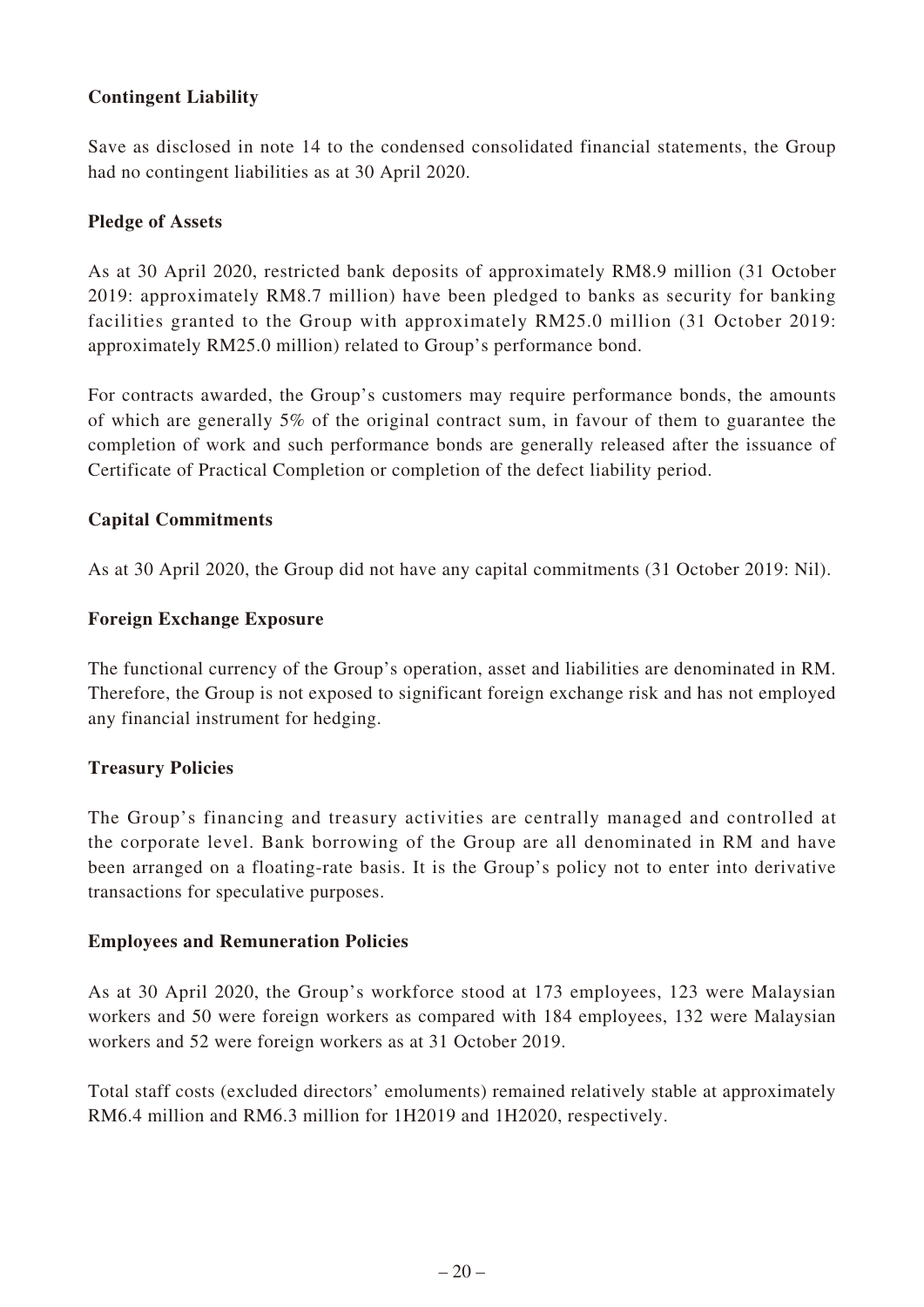The Group believes that on-going and continuous development of its employees is critical to its success. The Group provides its employees with tailored training programmes that are designed to upgrade their skills and knowledge and to prepare them for the next step in their career path within our Group. The Group entered into separate labour contracts with each of its employees in accordance with the applicable labour laws of Malaysia. The remuneration offered to employees generally includes salaries and bonuses. In general, the Group determines salaries of its employees based on each employee's qualification, position and performance.

The Group has adopted a share option scheme which became effective on the Listing Date to enable the Board to grant share options to eligible participants giving them an opportunity to have a personal stake in the Company.

### **USE OF PROCEEDS**

The net proceeds of the Listing received by the Company were approximately HK\$73.5 million (approximately RM38.7 million) *(Note 1)*, after deduction of underwriting fees and listing expenses payable in connection with the Listing. There was no utilisation of net proceeds from the Listing from the Listing Date up to 30 April 2020.

*Note:*

1. The net proceeds allocated for each specific use have been adjusted proportionally in the manner as stated in the Prospectus due to the difference between the estimated net proceeds and the actual net proceeds received.

# **COMPETING BUSINESS**

During 1H2020, none of the Controlling Shareholders of the Company and their respective close associates had any interests in a business, apart from the business of the Group, which competes or may compete with the business of the Group or has any other conflict of interest with the Group which would be required to be disclosed under Rule 8.10 of the Listing Rules.

# **PURCHASE, REDEMPTION OR SALE OF THE LISTED SECURITIES OF THE COMPANY**

Neither the Company, nor any of its subsidiaries has purchased, redeemed or sold any of the Company's listed shares from the Listing Date to 30 April 2020.

# **CODE OF CONDUCT REGARDING SECURITIES TRANSACTIONS BY DIRECTORS**

The Company has adopted the Model Code. Following specific enquiries to all the Directors, each of them has confirmed that they have complied with the Required Standard of Dealings from the Listing Date to 30 April 2020.